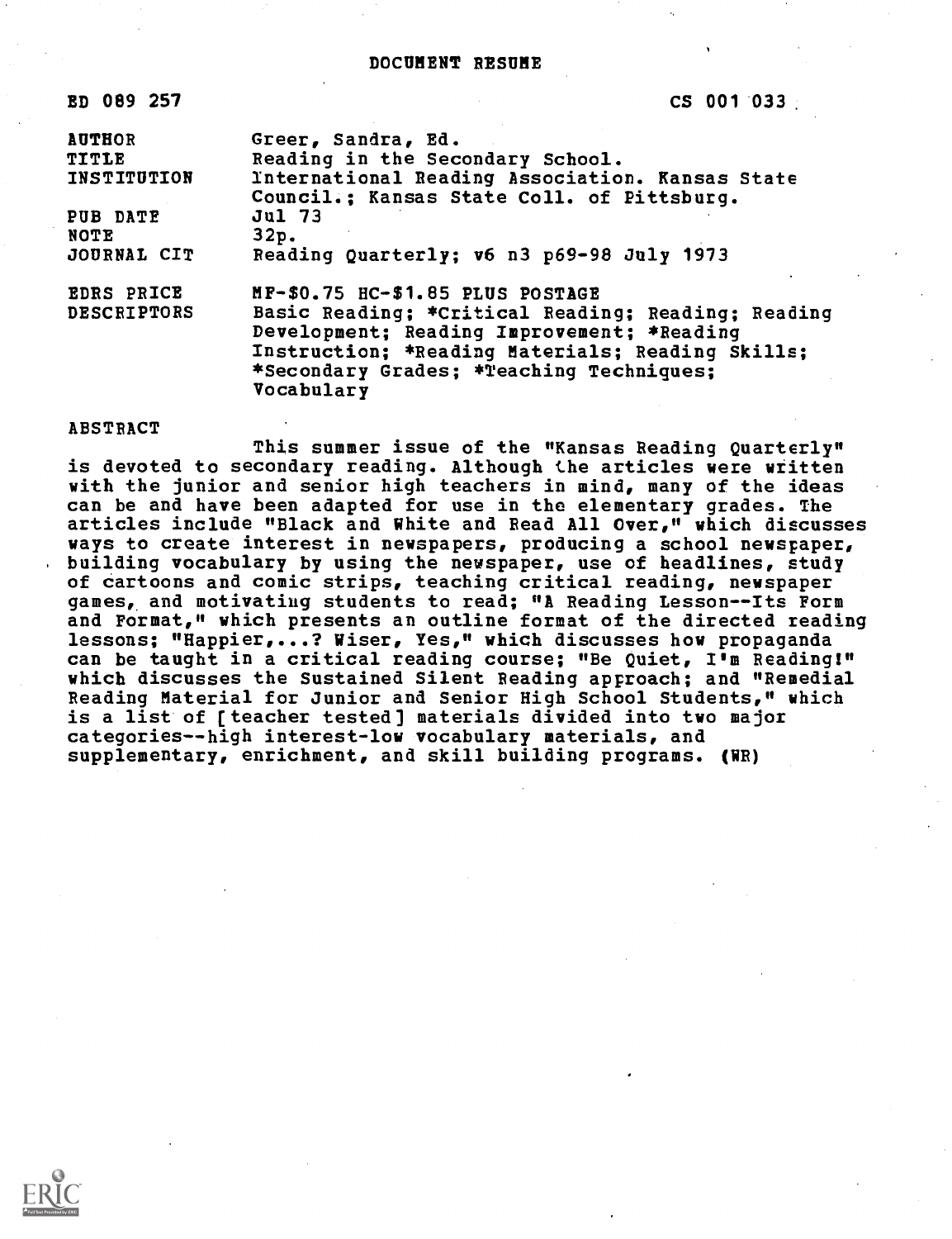U.S. DEPARTMENT OF HEALTH,<br>
EDUCATION & WELFARE<br>
NATIONAL INSTITUTE OF<br>
THIS DOCUMENT HAS BEEN REPRO.<br>
DUCED EXACTLY AS RECEIVED FROM.<br>
THE PERSON OR ORGANIZATION ORIGIN.<br>
ATING IT, POINTS OF VIEW OR OPINIONS<br>
STATED DO NO

# Theme:

ED 089257

 $\sigma$ 33

100

 $\frac{5}{2}$ 

# READING IN THE SECONDARY SCHOOL

# READING. QUARTERLY

| VOLUME 6, NUMBER 3    |     | JULY 1973                                                                  |  |
|-----------------------|-----|----------------------------------------------------------------------------|--|
|                       |     | Sandra Greer 68 LETTER FROM THE EDITOR                                     |  |
| Barbara Queen-        |     | 69 BLACK AND WHITE AND READ<br>All Over                                    |  |
| Richard D. Robinson   |     | 77 A READING LESSON-<br>Its Form and Format                                |  |
| Byron D. Moats 80     |     | HAPPIER, P<br>WISER, YES                                                   |  |
| Virginia Faye Brunner | 82  | BE QUIET,<br>I'M READING                                                   |  |
|                       | 87  | <b>BOOK REVIEWS</b>                                                        |  |
| Nancy Lynn Hall       | 88. | REMEDIAL READING MATERIAL<br>for Junior and Senior<br>HIGH SCHOOL STUDENTS |  |

DR. SANDRA GREER, Editor Kansas State College of Pittsburg Pittsburg, Kansas

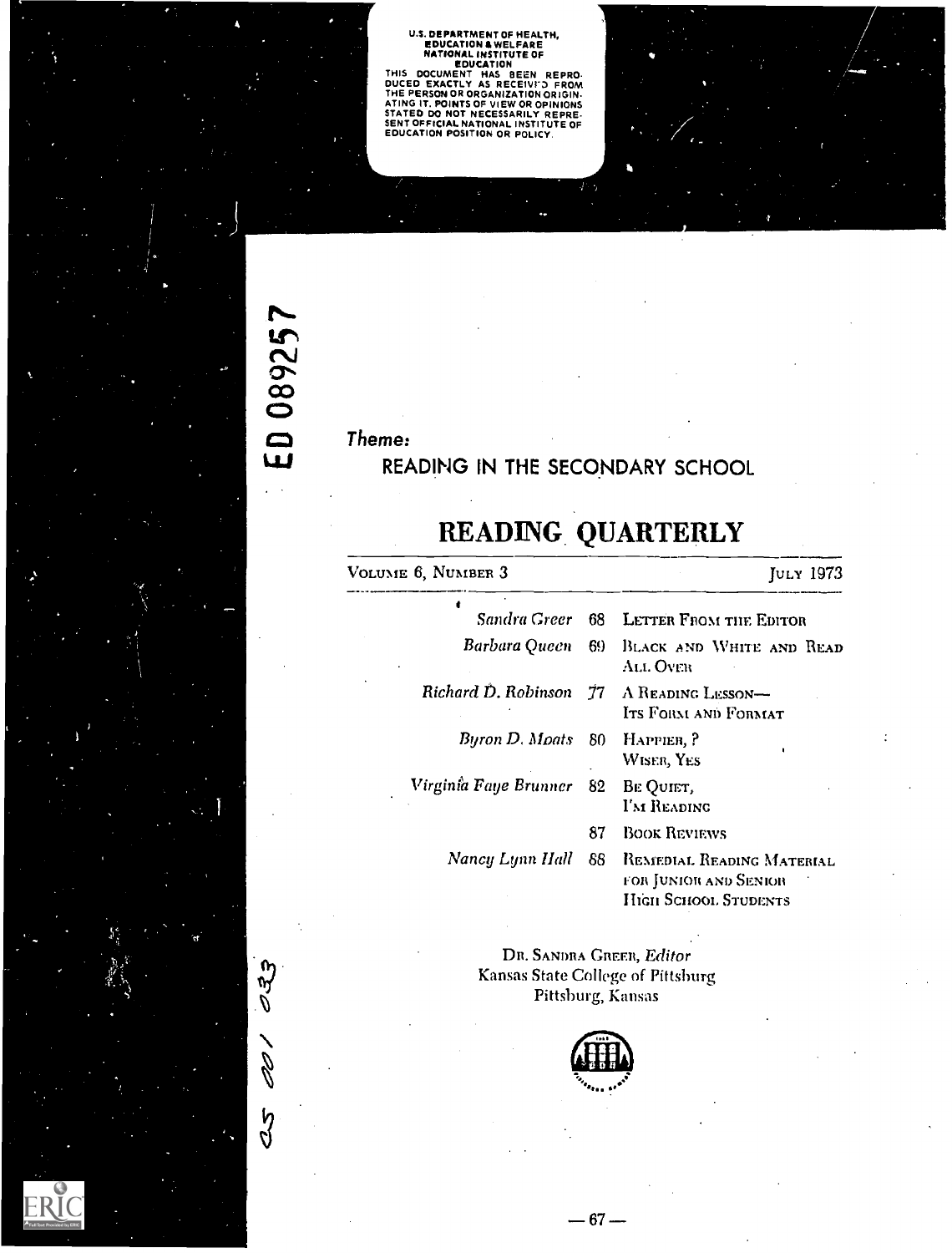# Letter from the Editor:

Dear Reader:

The Summer issue of the Kansas Reading Quarterly is devoted to secondary reading. Although the articles were written with the junior high and senior high teachers in mind, many of the ideas can be and have been adapted for use in the elementary grades. There should be something for everyone.

Deadline for the receipt of material for the Fall-Winter issue is September 15. For inclusion in that issue, local IRA councils are encouraged to send their 1973-74 slate of officers to the editor, as well as any calendar events which they would like publicized.

Please direct your comments and suggestions concerning the Reading Quarterly to the editor.

> Sincerely, SANDRA GREER, Editor.

### STATEMENT OF POLICY

The Reading Quarterly is a joint publication of Kansas International Reading Association and Kansas State College of Pittsburg. The contents of the Reading Quarterly do not necessarily reflect or endorse the opinions of the editorial staff or the members of Kansas IRA.

 $-68-$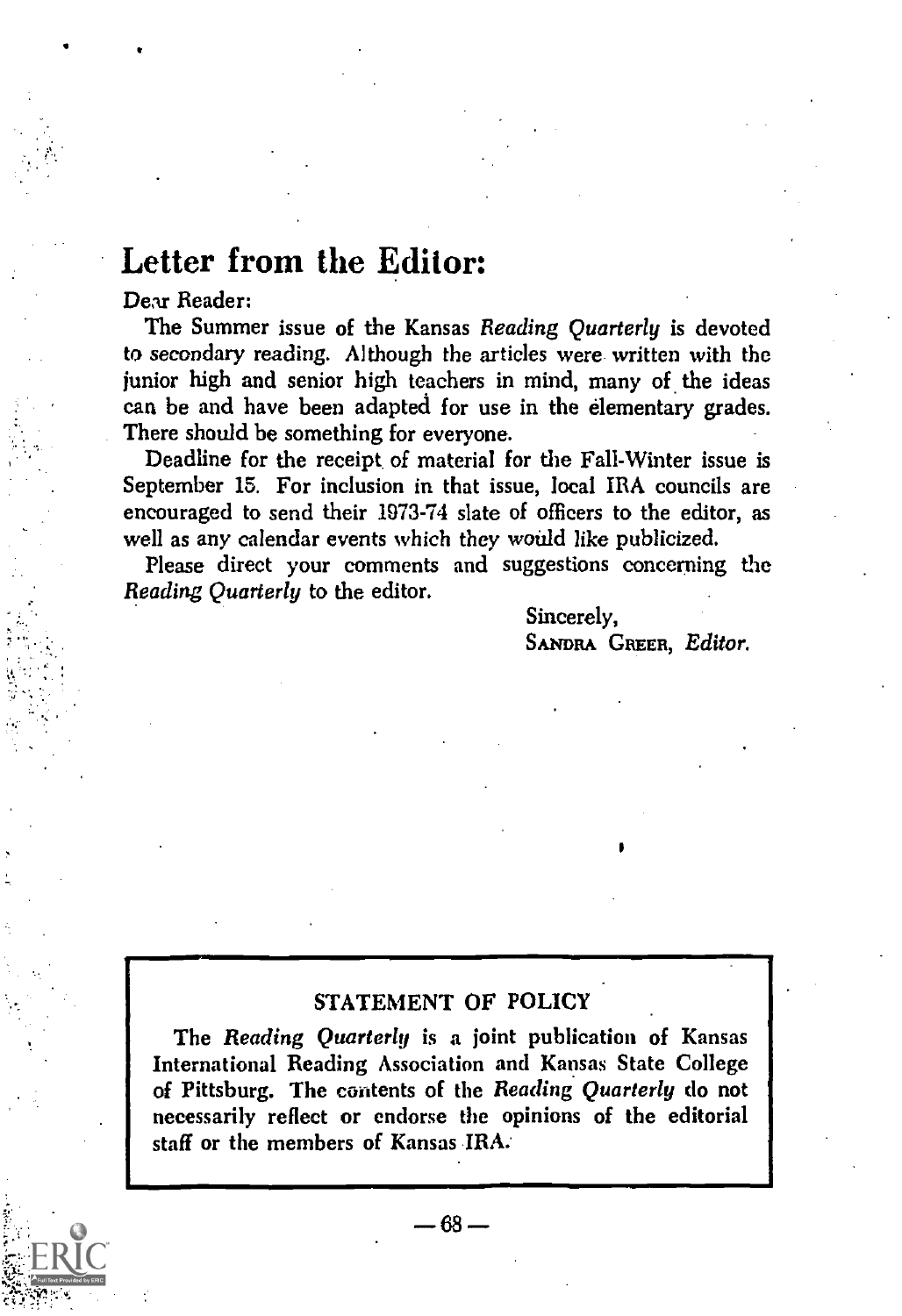# Black and While and Read All Over

Barbara Queen is an English instructor at Webb City Senior High School in Missouri.

### **BABBARA QUEEN**

Of course, it's a newspaper. And  $\ell$ es, it is an old joke—and not a very funny one at that. But it isn't always true! A newspaper may he black and v. hitt, but it isn't necessarily read all over. Why not? \Veil, Nlom and Dad are usually too rushed, and maybe the children are too. But maybe the real problem is that they don't know how to rrad a newspaper. After all, how many high school English classes take a break from Julius Caesar and Silas Marner long enough to read the moming paper? And yet, if a high school student quit school tomorrow and never read anything else, he would read a newspaper, if only to look for a job in the want ads. Therefore, if this is the -classic" most peopfc will be reading, why not make sure that they will be able to get the most from what they read?

Many teachers may be reluctant to use newspapers in class from sheer fear that it might be frowned upon. But once they try it and realite the resources a newspaper offers, and once they see the results, most will agree that it was time well spent.

#### Create Interest In Newspapers

One of the first problems an English teacher faces regardless of the material used is that of creating an interest in reading. However,. since most students consider reading newspapers a leisure time activity, creating interest is not so much of a problem.

Out of the hest ways to start a unit on reading newspapers is to call the nearest daily newspaper office and have enough copies of the paper for each student delivered to the school. The expense involved may bring cries of "No" from the administration, but many papers hake spec nil rates for schools, and some will even give copies free of charge. One teacher placed these copies by the door the first day of school and let the students browse through the paper on their own, and even adde - records for backgroand music



Ä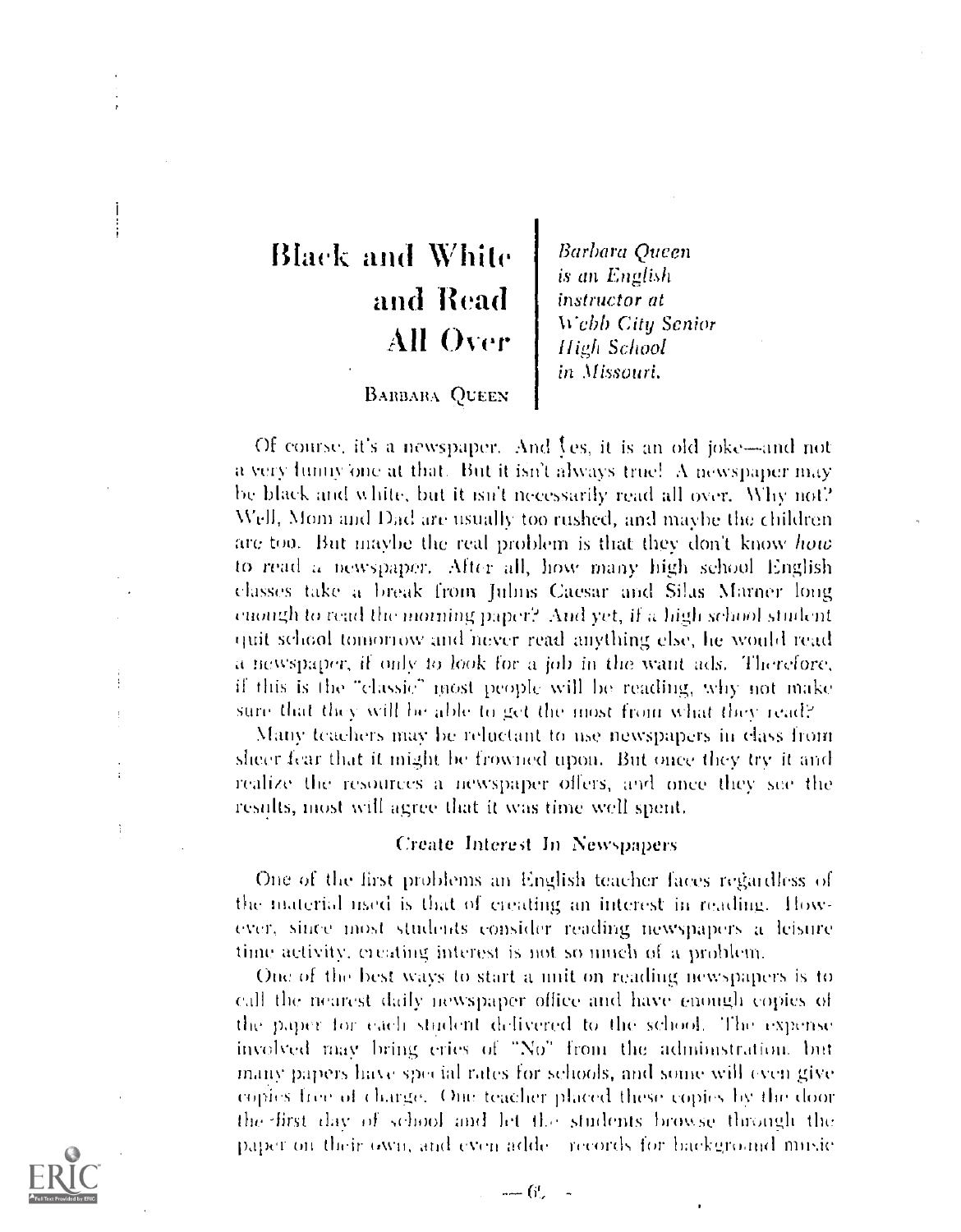on following days. Her idea worked, and students looked forward to their reading time and it became a part of the class routine for the rest of the year. This interest in reading was carried over to other reading material, and by studying various reading skills with the papers, reading problems improved. ( Johnson, 1970.)

Another way to create interest in reading newspapers is to use material other than the newspaper itself. For example, there are many films available which explain the procedure involved in printing newspapers, or covering news events and reporting them. Speakers who are well informed and familiar with newspaper work can also add to a student's knowledge as well as help create interest in: reading the end product of their topic. These speakers could be personnel of a local paper, a large near-by daily paper, or even the sponsor of the school paper.

# Visit the City Newspaper Office

If arrangements can be made, it might also he beneficial, as well as educational, to visit a newspaper office and see, first hand, the steps involved in printing a paper. If it is impossible to go to the newspaper office, it might be possible to bring part of the office to the class. Examples of wire service news can help explain how we get news from far away places. Mats, proof, and press plates can become visual aids to add to a student's appreciation of the paper.

Making a scrapbook can become an interesting project for even the slowest student. This can include everything from finding examples of datelines, by-lines, wire service news, mistakes missed by proofreaders, and even obituaries, to a major news story that is followed for several. days; to articles that were of personal interest to the student.

Simply giving the student free time, to read whatever he wants can help create en interest in reading, because it eliminates the anxiety sometimes associated with reading for a grade; or reading. to find answers that will be either right or wrong.

There are many special projects that can accompany the newspaper' unit as class projects, or on an individual basis. Students might enjoy clipping articles that they think will still be in the news the following day, and those they think will be historically important fifty or one hundred years in the future.

One section of the newspaper that most students will need to be taught to read is the stock market report. After students understand how to read this page, an assignment could be made to "buy" a few stocks and then follow the report to see what gains and losses would have been made.

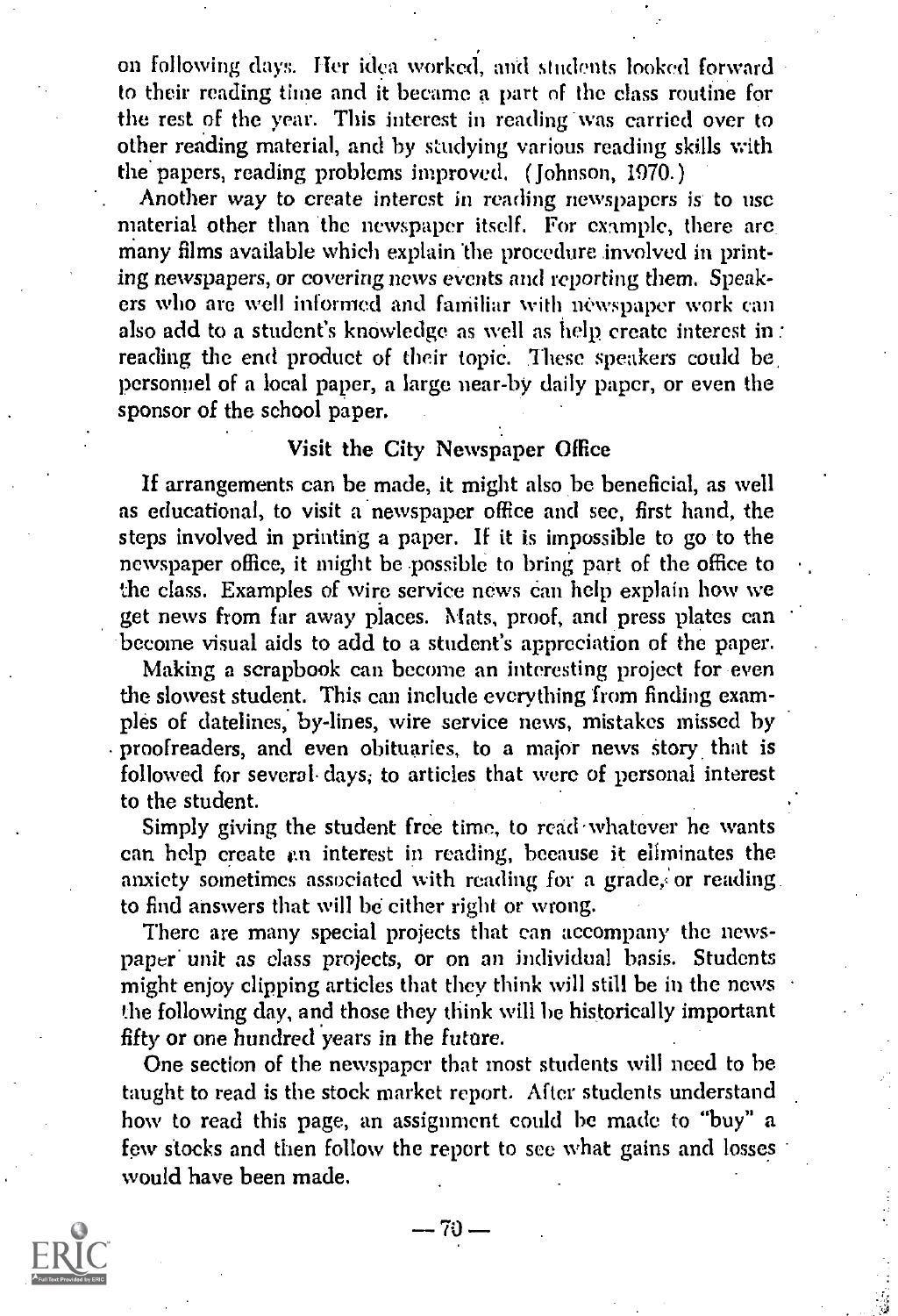### Produce A School Newspaper

After studying the newspaper, students could try producing their own paper containing articles written by class members. The articles could melode examples from all the areas of the paper studies such as editorials, cartoons, news stories, human interest stories, and even want ads.

Once students have an interest in reading the paper, various reading skills can be taught using examples from the paper. One skill that can easily be developed by means of new papers is vocabulary. While reading the newspaper, most students will encounter words completely new to them. And as one study by Johnson (1970) showed, vocabulary words are easier to learn in the context of a newspaper story than from a word book list.

One of the first things students will encounter while reading newspapers, will be the different sections of the paper. Each of the words of these sections multibe understood so that students will know what type of articles and information will be found there. As each of these sections are studied separately, there will be many more words that may be new to students. News stories sometimes include words that students may not know, but will need to know to understand the article. A teacher can point out these words to the student, or andents could make their own list of new words.

A student who learns the meaning of the word "indicted" will remember that meaning much longer if he reads a story about someone who was indicted, than if he memorizes the meaning from a inforeographed list of vocabulary words. If a student doesn't know the nicarities of "indicted" or "propaganda" he probably would not even attempt to read an article which contained either of these words in the title.

Once the article is read, the student is apt to encounter other words that will need to be defined. Another advantage in using words from newspapers for study, is that many words that are likely to be frequently heard such as paper tiger and oil slick will be encountered, while these same words would almost never appear on a standardized vocabulary list. But, these are words that students hear, and could be using, when they discuss many problems that are of importance to them and to the world.

#### Build Vocabulary

It also should be pointed out that each section of the newspaper contains words that are peculiar to that particular subject. A weather report usually appears on the first page of every paper. Yet who would read about the "mercury" and "precipitation" if they didn't know what they were? A 4, who knows what else



 $-71 -$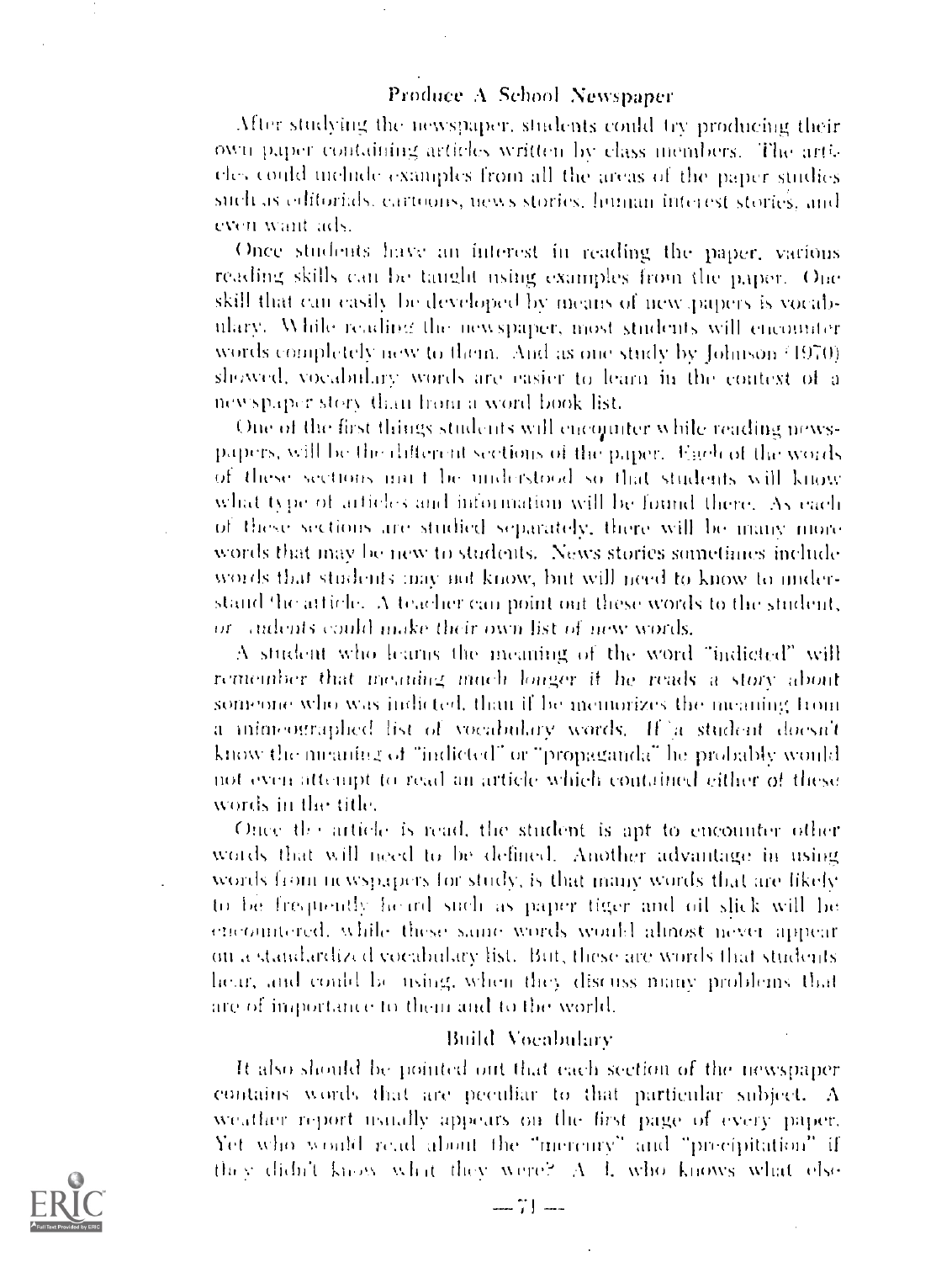might be found just by reading the weather report? Like, what was the bright star you saw just below the moon last night?

Many boys are attracted to the sports page, but girls might be too if they understood the sports terms used there. Many of the boys who were reluctant to talk in class might be more than willing to explain some sports terms. Students will also find that some words have different meanings when used in different areas. Most people use the word "completion" to mean something is finished. But is that what it means in a sports article about football?

The stock market report is probably avoided for the simple reason that most people don't understand it. Yet, everyone has heard of Wall Street. and it is important to the country so why not try to understand it. Here again, students may be amazed to find that "volume" doesn't refer to how loud the stereo is! The stock market report also offers something else to study-abbreviations. Many abbreviations can he found throughout the newspaper and to fully understand what is talked about, it would be necessary to know what the letters stand for. This could begin with students listing all the abbreviations they can find in their papers and then identifying them,

### Use of Headlines

Another reading skill that many high school students will have trouble with is finding and stating the main idea of a paragraph or longer selection. Karlin (1964) states, "The concept of what constitutes a main idea must be developed in the student. The teacher may wish to begin by referring to a newspaper headline that tells the whole story . . . . " Headlines do provide an excellent source for teaching the reading skill of finding the main idea. One activity that can be used is to give students several articles with the headlines cut off and have them match the article with the correct headline. After students have examined how writers arrive at their headlines, they can practice writing their own headlines for articles. Often these headlines are better than those originally on the article.

Students also need to realize that writers put ideas and sentences in a logical order. One activity to emphasize this is to scramble sentences in an article and have students work individually or in groups of four to five to rewrite the article as they think it originally was. Students can also get practice organizing ideas by writing their own articles. Writing assignments may not appear to be directly related to teaching reading skills, but for a student to learn how to properly write examples of stories, he will need to read

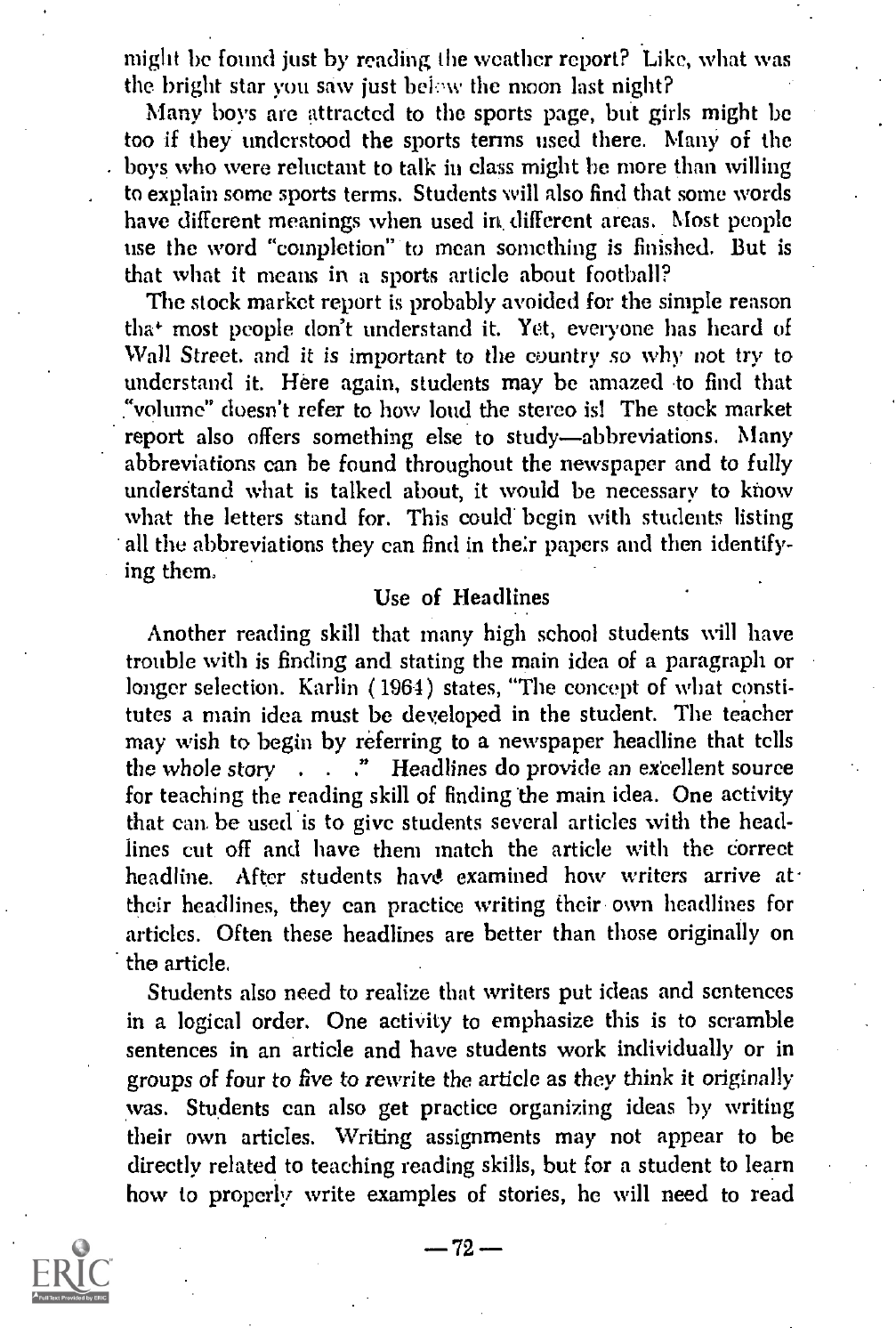examples written by others. Also, if a student can realize how articles are arranged in order, he can also train himself to look for this arrangement of ideas as he reads, and thereby help increase his comprehension and understanding of what is read, If a student writes a "how-to-do-it" article he will have to know how to put things in logical order, training himself to the logical order of steps he may encounter in math or science classes.

Newspapers also provide the student with articles written on many different levels, News stories are written for facts and students learn to look for those facts. Human interest stories are written for interest, to amuse, entertain, and also to inform, but there is a difference between these and straight fact news.

Editorials can present a reading challenge to students. These too have their own vocabulary words. Not only are these words to study for their literal meaning but also for their implied meaning. Along with studying editorials, students could look at denotative and connotative meanings of words. This could help students realize how some writers intentionally select their words to create a certain opinion in their reader. High school students should be made aware of this so that they can separate what is fact from what is a slanted view of a subject. Editorials are a very good place to point out the uses of words. Students should also look for editorializing in news articles and slanted views of the news. Of course, practice- is one of the best ways to fully realize this and writing editorials or activities that 'require students to write examples help students realize the power of words.

### Cartoons Area of Study

.Cartoons and comic strips arc also worth reading in class because not only are they enjoyable, it is one section of the paper that is usually read.<sup>9</sup> However, students should realize the real message some cartoons, especially political cartoons, carry.

Advertisements also deserve consideration because, like editorials, they often carry a slanted view. Students usually enjoy looking for examples of slanted ads and rewriting them in a more honest light.

Another reading skill that can be taught using newspapers is scanning. Since all articles have headlines, students can scan these to find those they would be interested in reading. The article can then be scanned to find the important details so the student will know if he wants to spend time reading the entire article. Sometimes scanning is all that is necessary to obtain the inforrnation

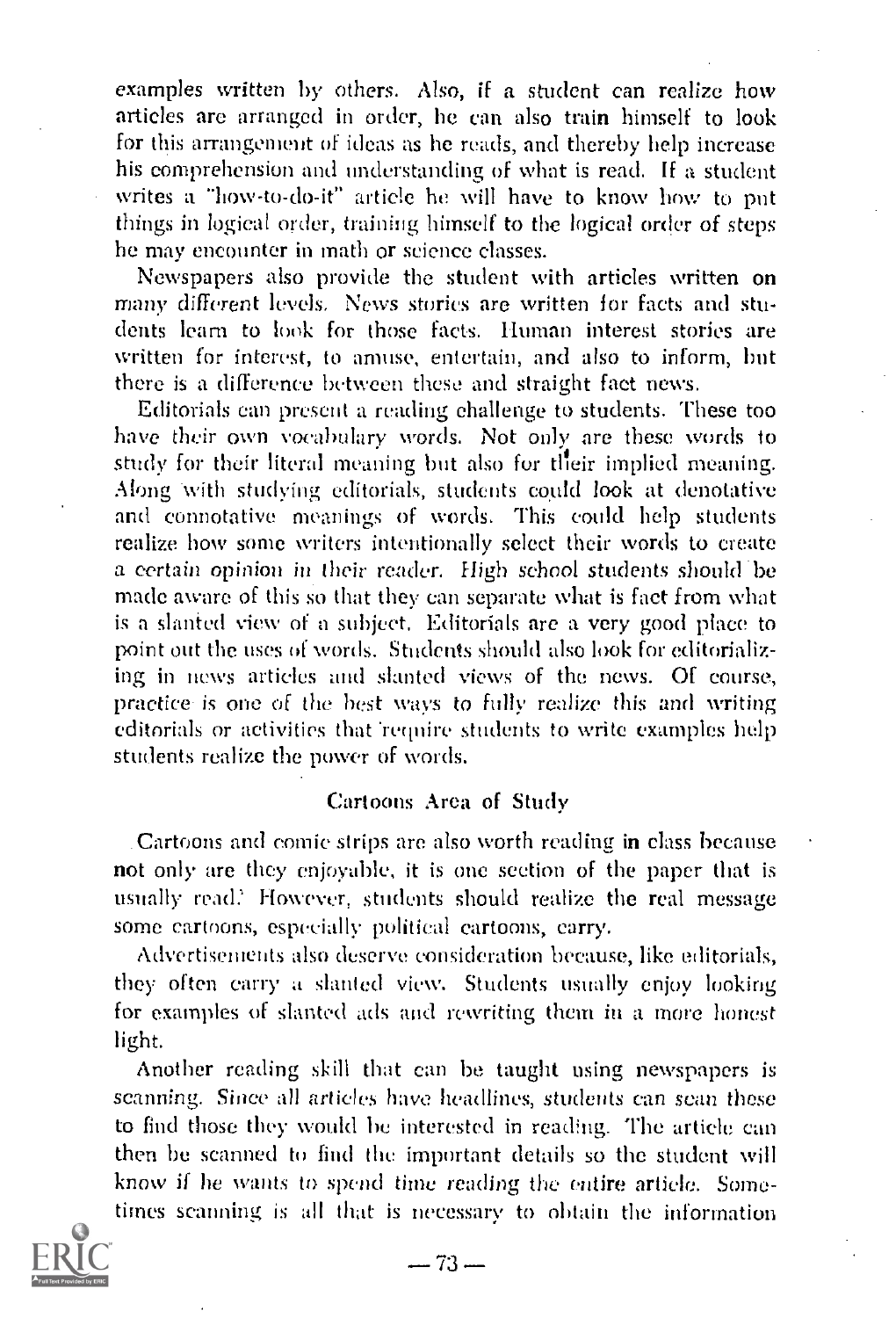from an article. This is a valuable skill when reading a paper, because it would take all day to read every word of a large city daily paper, and yet, by scanning, the important news, as well as articles of individual interest, will not be missed.

One way to help students learn to scan articles is to draw parallel lines down the center of an article. Ask students to scan the article to find information that can he found in the center part of lines. Questions can also be asked that can be answered from information from various parts of the paper. For example, you might ask a question that includes the name of a person who was in the headlines. Students can scan headlines to find the article that is ..bout that person and then scan the article to answer the question.

# Teach Critical Reading

Reading newspapers can also be beneficial to Students because it offers many opportunities to do some critical thinking. As a student follows important news items, he begins to draw conclusions from the material he has read. A very good example, and a very good opportunity for students was available in 1972. During an election year, the paper will, without a doubt, carry many, many articles on the beliefs and aims of candidates. By closely following these articles, a student can get information about the candidates and from what he reads, he can draw conclusions about the qualifications and potential of the candidates. From these conclusions, he can form opinions as to whom he thinks is best suited for the political office. After he has formed an opinion, he then makes his decisions for whom to vote. Thus, the student has done critical thinking to arrive at what might be one of the most important decisions he will ever make. Of course, critical 'thinking doesn't have to be on so large a scale. But, students are often called upon to use critical thinking in reading assignments in class textbooks, and a newspaper is very good training ground.

# Newspaper Games

Many games can also be used to teach reading skills with a newspaper. Not only can these be fun for the students, but they help create interest, and-they teach.

Crossword puzzles can be made from the words that appear in the paper. Select the words to be used and then place them in an arrangement that will have identical letter crossing. Information to determine the needed word could be taken from the article the word appeared in.

Pictures of people who were in the news can be useful in descriptive writing. Show the picture to the class and have them make a



 $-74-$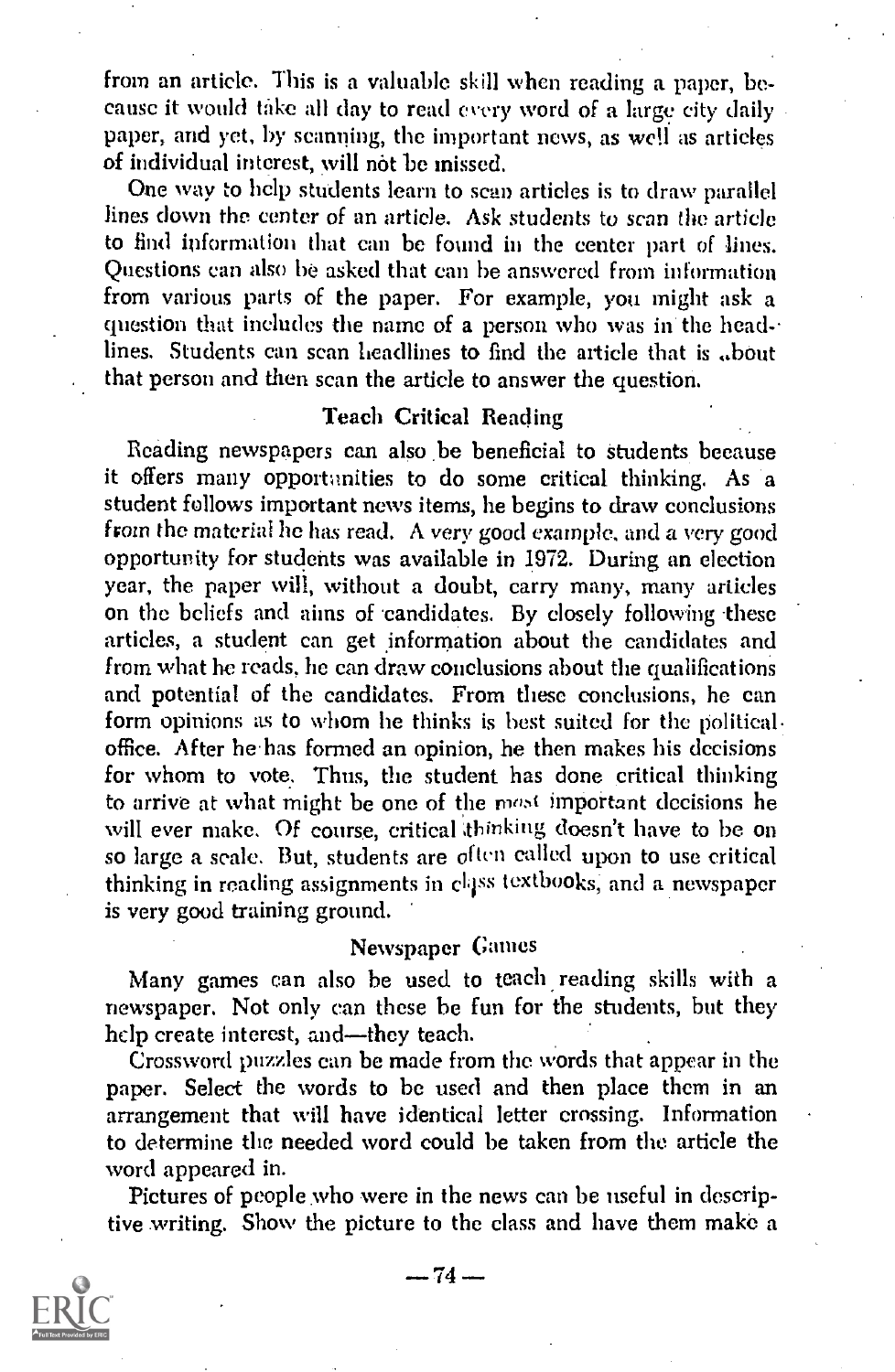list of all the descriptive terms that fit that person based on what was read about him.

Newspapers may also provide activities to help students' listening abilities. Articles can be read aloud and then students asked the Bellowing questions: \Alio? What? When? Where? Why? and I low?

Another activity is to send three or four students from the room and read an article from the paper to the rest of the class. Ifave students return one at a time. The first student to return is told about the article read by a student who stayed in the room. Then, he tells the next student and so on. After all have returned, reread the article to see how accurately the story was followed.

Newspapers contain many articles that involve doing things in a sequence. These can be read aloud, and students asked to tell the steps in order.

An abundance of ideas for writing ideas can he found in newspapers. Articles can be copied omitting all punctuation and capitalization. Students can then correct articles and check with the originals. Interesting ideas for story starters can be clipped from papers and taped onto a piece of paper. These can be passed around the room and students can select ideas to write about. (Cheyney, 1971.)

#### Reasons for Reading

One of the main goals of a teacher when teaching reading, regardless of the material used, is to help the student develop an appreciation for what is read, and thereby an appreciation for reading. As stated before, most students don't object to reading newspapers as much as they might object to reading poetry or a play. Therefore, it is easier to get them to read, awl by carefully pointing out the resources of it paper, it becomes easier to also develop a sense of appreciation for what is read. However, this appreciation doesn't stop with newspapers. As students become interested in reading papers, they begin to see the value of reading and the necessity, as well as the pleasure, of being well informed. Therefore, this interest in reading can easily be transterred to other material. A good pattern to follow—especially with reluctant readers-is to introduce magazines, then paperback books, then resources of the library, and from there, the student, it is hoped, will he interested enough to carry on on his own.

Newspapers an be a very educational tool for the classroom. For not only can it help develop the reading skills mentioned previously, it can educate students in an unlimited number of topics.

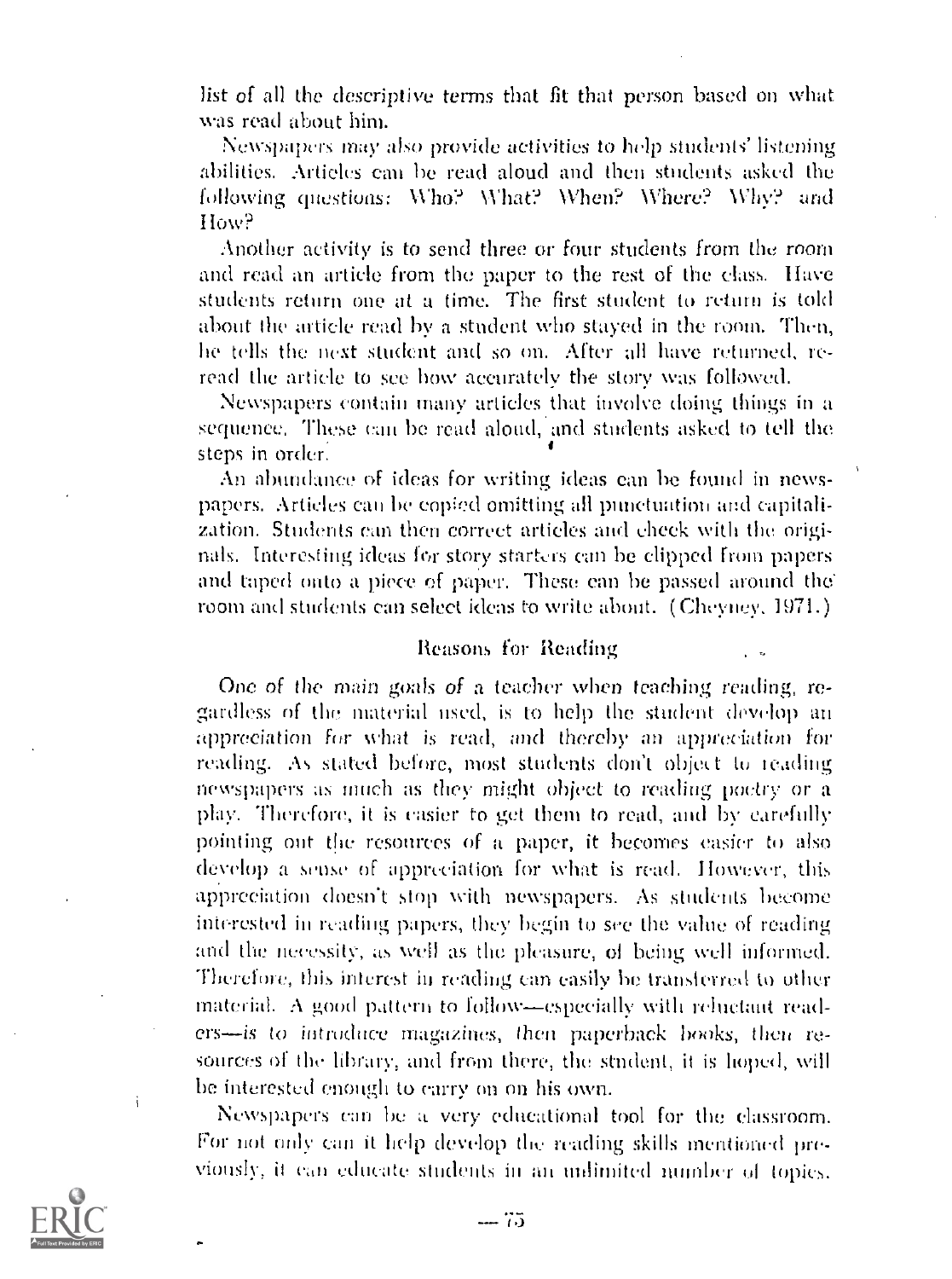And, this knowledge helps prepare a student for the world he lives in, because these topics will be those that concern the whole world right now. Textbooks become outdated, and unfortunately too few schools can afford to keep replacing them. with the most current issue. But a newspaper is probably the most current reading mate-  $\cdot$  rial anyone can read. Just one more reason why newspapers should be understood, appreciated, and read all over.

#### References

Bradburn, J. L. Teach from the newspaper, Balance Sheet, 1961, 43, 109. Carlsen, R. II. The interest rate is high, English Journal, 1970, 59, 655. #

Cheyney, A. B. Teaching reading skills through the newspaper, IRA Service Bulletin, 1971.

Cran, Y. Newspaper as a teaching aid, National Association of Secondary School Principals Bulletin, 1967, 51, 64.

Crisuola, N. How to teach the art of reading a newspaper, Crude Teacher, 1964, 22, 30.

Johnson, L. S. If it's fun it can't be reading, English Journal, 1970, 59, 837.

Karlin, R. Teaching reading in high school.' Indianapolis: Bobbs-Merrill, 1964,

Sanders, B. The recalcitrants, English Journal, 1970, 59, 105.

Sanders, B. Mad magazine in the remedial English class, English Journal, 1970, 59, 266.

Sanders, B. New reading on reading, Time, 1971, 99, 59,

# Secondary School Books. Available

Several publications on secondary reading are available from IRA.

"Trends and practices in secondary school reading" # 801 by A. S. Artley, 1968. 131 pages.

"Reading instructions in secondary schools"  $#102$  edited by M. J. Early, 1964, 149 pages.

"Reading programs in secondary schools" # 323 compiled by W. Hill and N. Bartin, 1971, 16 pages.

For further information, write IRA, Six Tyre Avenue, Newark, Delaware 19711.

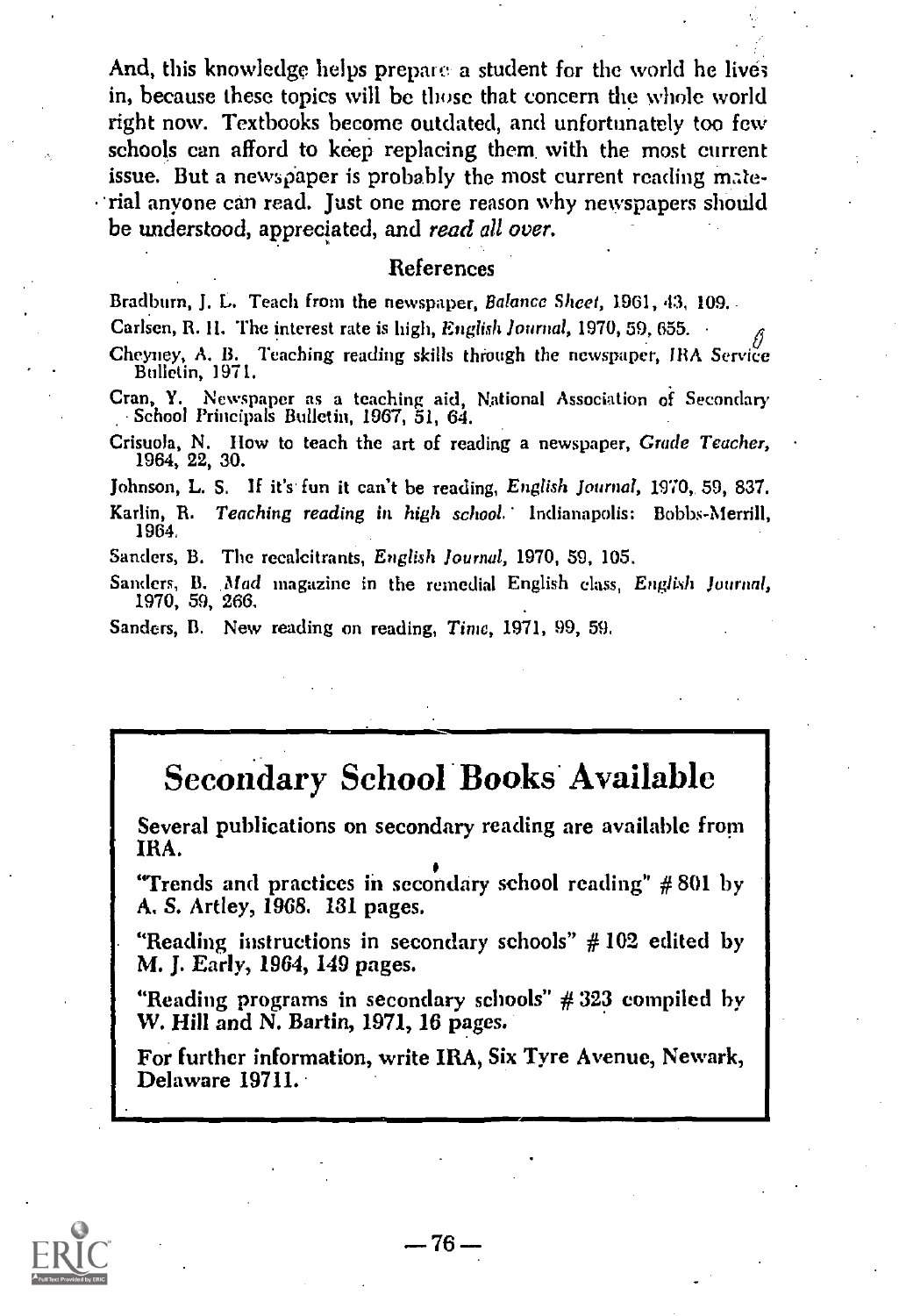# A Reading Lesson-Its Form and Format

RICHARD D. ROBINSON

Dr. Richard D. Robinson is an assistant professor of education at University of Missouri-Columbia.

When asked, teachers often have a rather vague understanding of how a reading lesson is organized and tanglit. They may list various approaches or materials but be unable to indicate how they would be used in relation to each other. Many teachers have the mistaken notion that all they need to do to have a successful lesson is complete a certain number of activities. While each in itself may be a valuable experience, it is of little value if there is no relationship to previous learning or future instruction. There needs to be a basic plan or organizaitonal scheme around which all reading activities are based. Although this article deals with reading instruction *per se*, the outline suggested is equally appropriate for content area instruction at the elementary, junior bigh, and senior high levels.

The format of the directed reading lesson can be compared to the structural framework of a tall building. The workmen use this skeleton of steel as a foundation on which to construct the building. In the same manner, the teacher of reading bases the many class activities on the framework of the directed reading lesson. An organizational approach of this type does not limit the creativity of the teacher nor does it specify the content of any particular lesson. The directed reading lesson simply indicates the order in which activities should take place and the relationship they have to each other. Factors such as lesson content, length of instructional time and areas needing review are determined by the teacher,

The following outline is the format of the directed reading lesson. Under each heading are given a number of class activities which are intended only as examples of that particular area. No lesson should contain all of the suggested examples as the teacher must design the lesson to fit the particular needs and interests of the students.

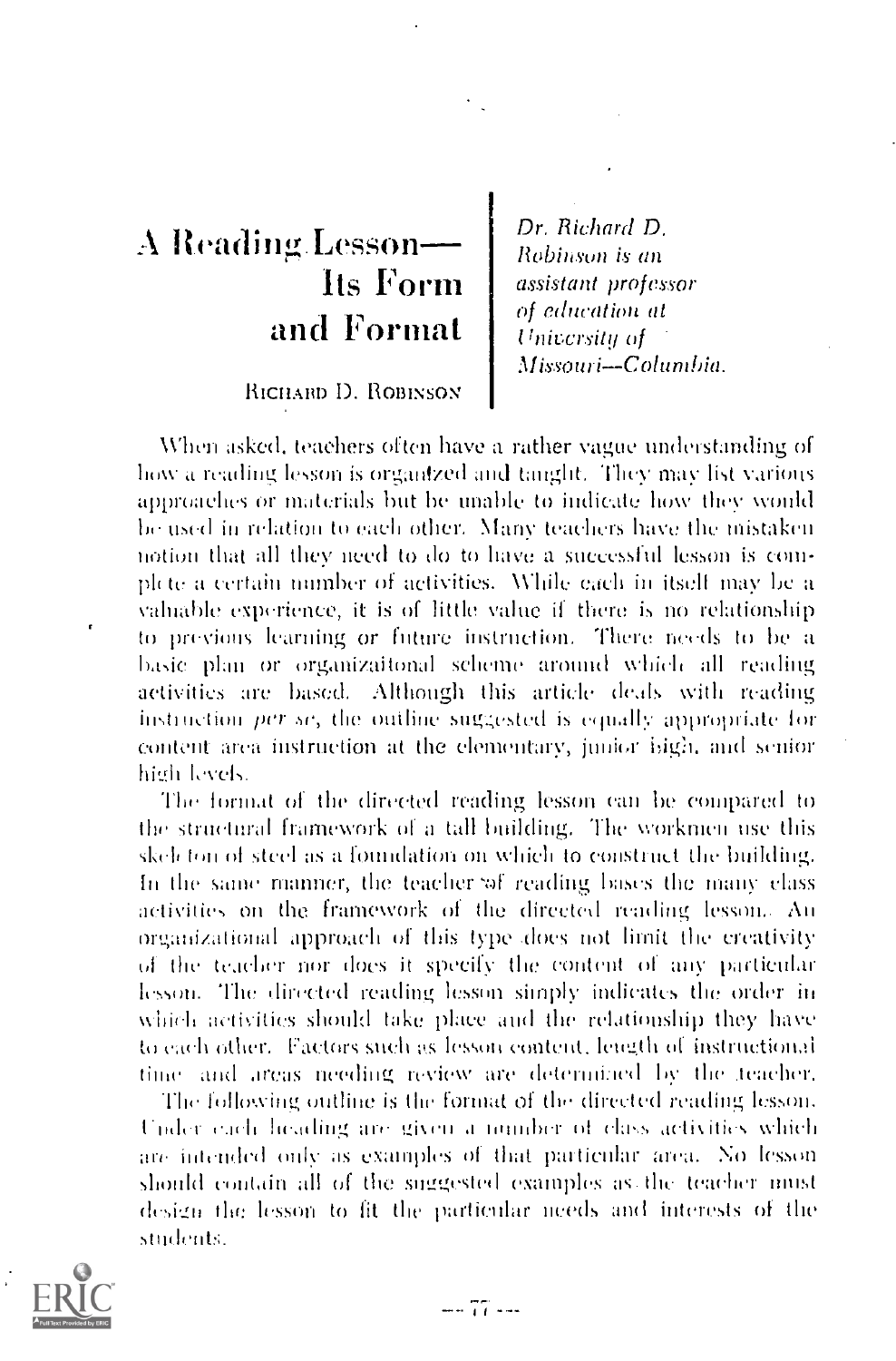#### I. Develop readiness for the reading lesson

A. Developing background

- I. Discuss related personal experiences
- 2. Connect lesson material with previous class work
- 
- 4. Stimulate student questions
- 5. Set tone or mood of reading selection
- - 1. Examine organizational patterns of lesson ( title, head-. ings, subheadings, appendices, eto.)
	- 2. Discuss maps, graphs, or pictures
- C. Developing new vocabulary
	- 1. Introduce new words in context ( relate this new vocabulary to previous class work and the readiness activities of this lesson)
	- 2. Utilize pictures or other visual aids to develop new
	- 3. Provide opportunity for repetition of new vocabulary (class discussion, word or phrase cards, vocabulary games, etc.)
	- 4. Check understanding of new words through comprehension questioning and exercises
- 

II. Set purpose for silent reading A. Determining objectives for silent reading

- 1. Divide . selection according to purposes for reading
- 2. Discuss purposes with class before silent reading
- B. Selecting a specific purpose
	- 1. Read for details
	- . 2. Read to answer specific questions
	- 3. Read to determine sequence of events
	- 4. Read for main idea
	- 5. Read to compare and contrast details and ideas
	- 6. Read to understand directions
	- 7. Read to determine fact or opinion
	- 8. Read to give an oral presentation
- HI. Read selection silently to meet stated purpose
	- A. Limit silent reading periods according to the predetermined purposes for reading
	- B. Check students' comprehension of the material following each period of silent reading
- IV. Discuss silent reading and oral re-reading
	- A. Responding to purposes for silent reading
		- 1. Review purposes for silent reading
		- 2. Discuss responses to questions ( use text as a source for these answers)
		- 3. Read orally those parts of material needed to substantiate answers

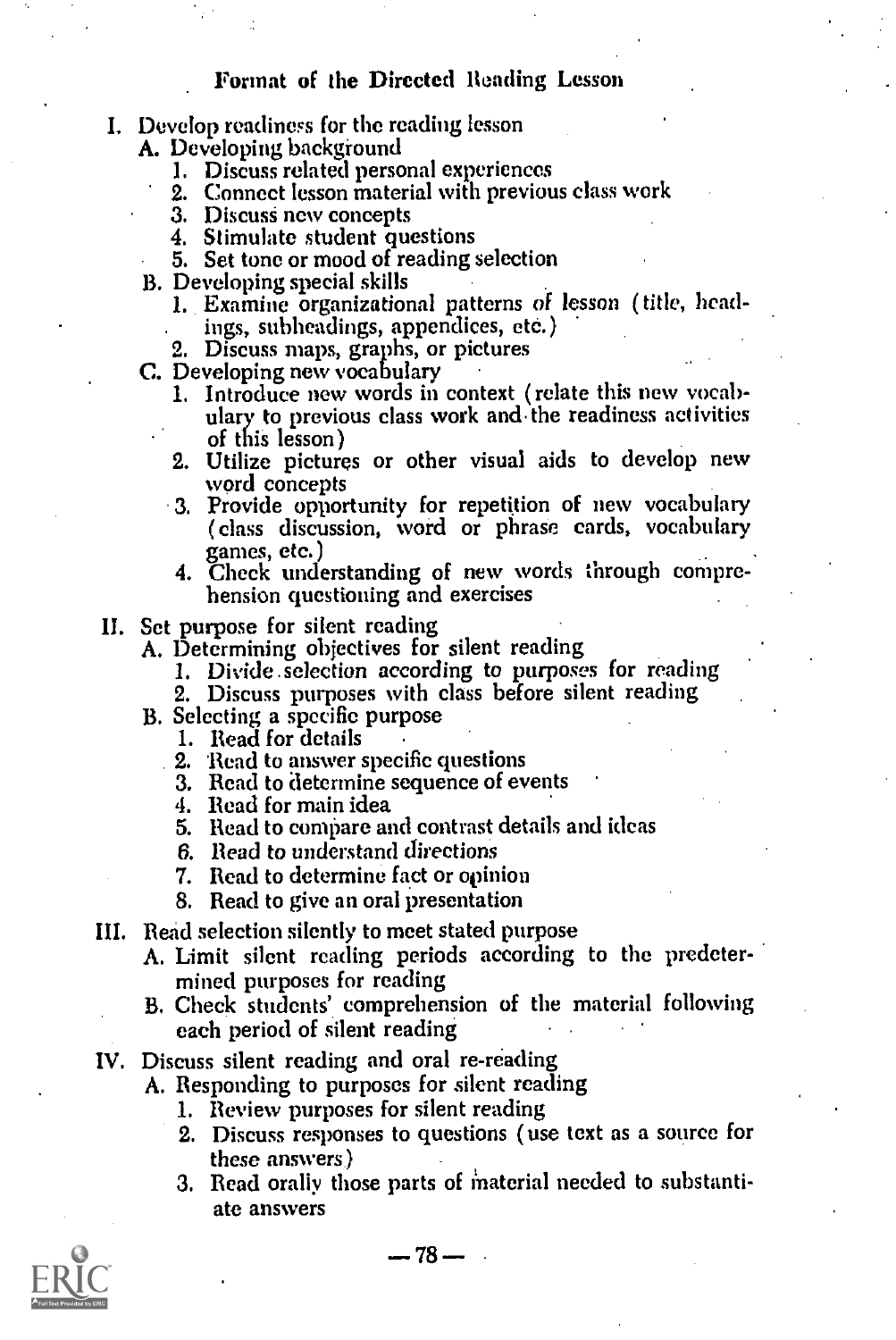- B. Developing oral reading for a purpose
	- 1. Convey a message to listeners
	- 2. Read for entertainment (dramatize style, tone or expression)
- V. Develop related reading skills based on material from lesson
	- A. Review appropriate word analysis skills
		- 1. Use of structural analysis
		- 2. Use of context clues
		- 3. Use of dictionary
	- B. Review appropriate comprehension skills
		- 1. Use of literal comprehension skills
			- a. Locate information and facts
			- b. Follow sequence of events
			- e. Identify characters, places, and names
			- d. Follow directions
		- 2. Use interpretive comprehension skills
			- a. Locate primary theme or main idea
			- b. Organize personal ideas based on selection
			- c. Develop implications or outcomes
			- d. Summarize reading passage
		- 3. Use of critical comprehension skills
			- a. Evaluate quality or merit of passage
			- b. Identify bias and opinions of anthor
			- c. Note structure and style
	- C. Review appropriate study or reference skills
		- 1. Use of dictionary skills
		- 2. Use of related library materials
		- 3. Use of graphic materials

# Reading Is Fundamental

Reading Is Fundamental (RIF) is a national program designed to give children a pleasant incentive to read by letting them choose, from a wide variety of inexpensive, attractive paperback books, the ones that interest them, and by letting them keep the books as their own. Most of the children RIF serves have never owned a book.

The national RIF program, in asociation with the Smithsonian Institution, sets goals and guidelines, provides project development materials and technical assistance to local RIF projects throughout the United States. But the strength of RIF projects lies in their grass-roots involvement, for each community organizes, develops, funds and runs its own program.

For more information write RIF, Smithsonian Institution, Washington, D. C. 20560.

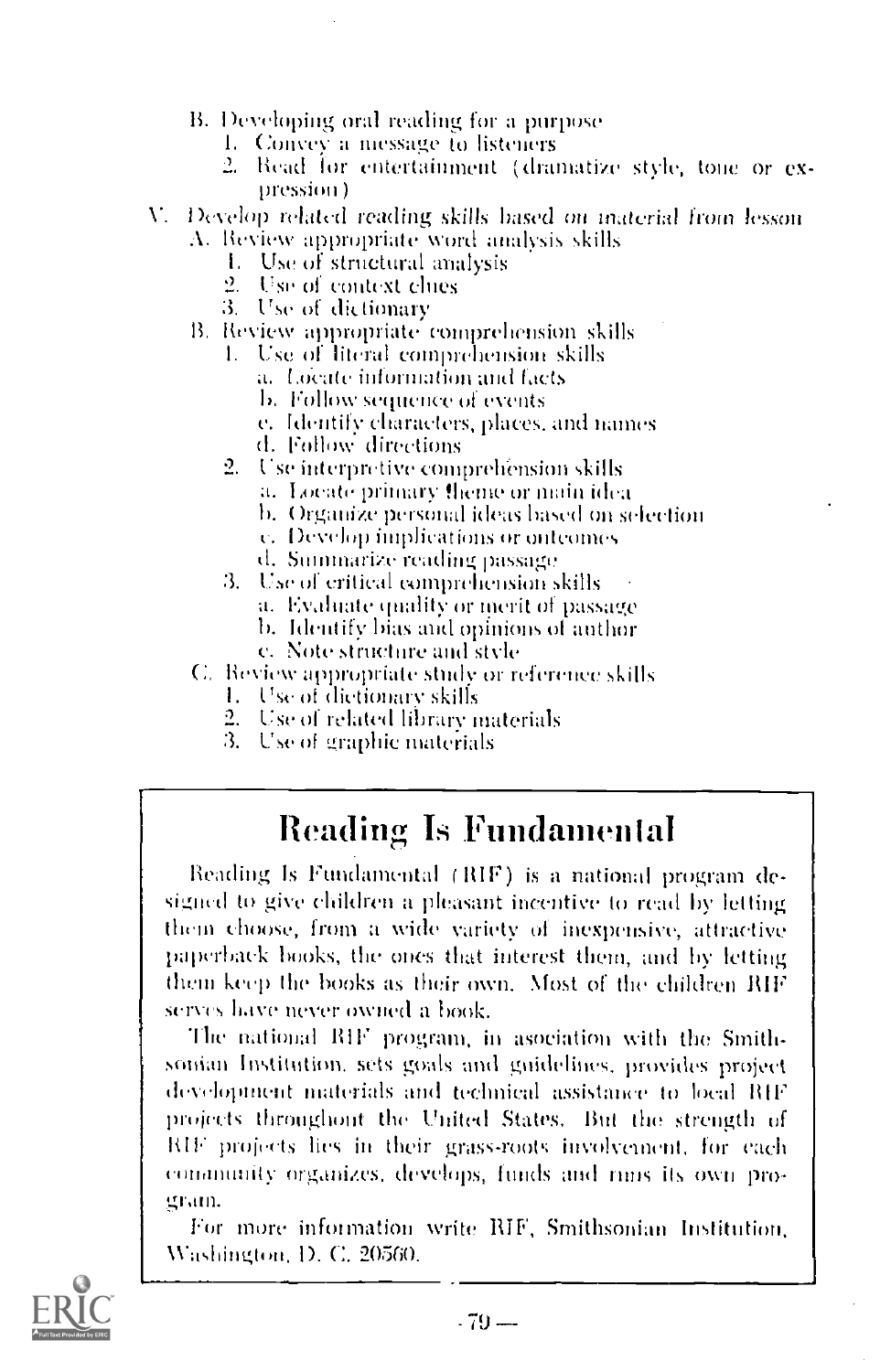# $\text{Happier}, \;\ldots \; . \; ? \;\; | \;\; \substack{\textit{Byron} \textit{Byron}}$ Wiser, Yes | Seconda

# BYRON D. MOATS

Byron D. Moats is a graduate student in Secondary Education, Kansas State College of Pittsburg,

One of the areas of reading developed in the secondary schools is that of critical reading. In this area propaganda plays an important part in everyday life. As a society we are bombarded day in and day out with propaganda. People who have some knowledge about propaganda are in a much better position to evaluate what comes to them through newspapers, magazines, radio and television. They are more apt to vote intelligently, purchase more wisely, and are less prone to make decisions which they may later regret. Students could benefit greatly from study in this vital area of critical. reading.

Some of the students will have never heard of propaganda. If they ever hope to detect and to evaluate propaganda, they must have some background information from which to start. One could get a book on propaganda, prepare a lecture from it, and stand before the class and tell them all about propaganda. The students might be less than thrilled with this introduction to propaganda. However, the book still has its uses. Someone has to have some background in the subject, and the teacher might as well be the propaganda expert. Perhaps a better introduction would come from the things which the students see everyday—magazines, newspapers and television. When the students come into the room, they could find it filled with samples of propaganda from political campaigns, newspapers and magazines. On the back of each sample would be an explanation of what technique of propaganda was being used and how it attempts to sway the individual. The students would be allowed to study as many samples as they wanted. After most of the class had studied a wide variety of the samples, a discussion could be held to determine just what propaganda is and what its uses are. The teacher would guide the discussion and fill in any background information that is missing.

With this background, the students would then be ready to look for examples of propaganda which they could bring to class. Each student would present his example and explain why he felt it was propaganda. The teacher should also bring samples of propaganda



 $-80-$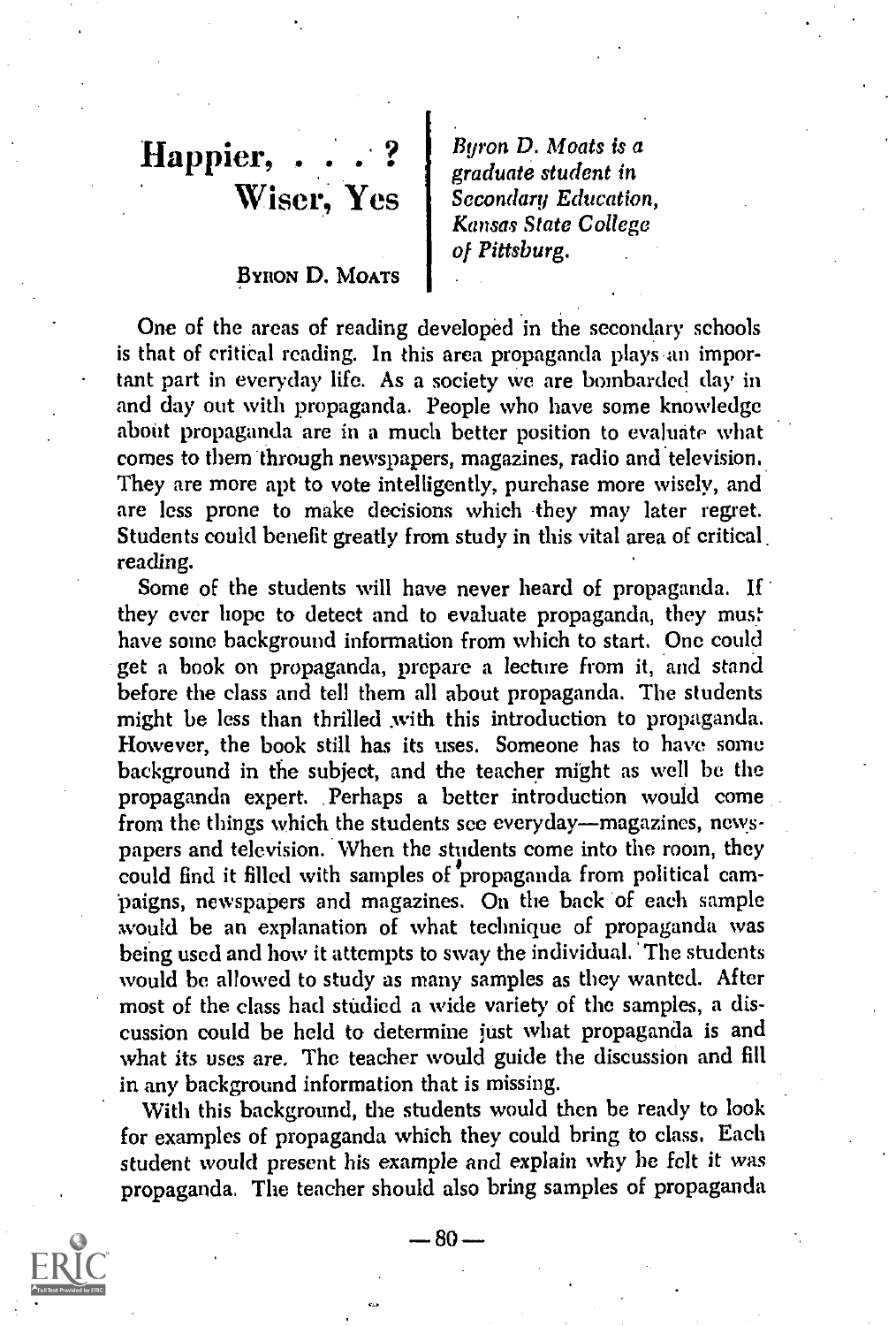for the students to analyze, The students and the propaganda samples should be carefully matched. The more able students would get subtle propaganda which would be a challenge for them to analyze, while students with less ability would get samples which they could succeed in unlocking. In this way the better students would be stimulated and the. other students would not be stymied in their efforts.

Once the students can detect propaganda, the next step is to see if they can apply what they have learned. This could be accomplished by having the students create their own propaganda. They should be able to do this as a class project, such as:

I. Tile class could put Out a newspaper or a magazine. Different sections of the paper appeal to different readers. Therefore, many types of propaganda could be used which would enable all members of the class to work on some sections of the paper or magazine.

2. The class could ho a television station and write its own shows. The students of lesser and average ability could produce the commercials for the shows. The students with more ability could write a documentary using propaganda techniques. Editorials would be another area for the more able students to make use of their talents to sway the audience.

3. The class could be a political convention where some of the class could work on campaign buttons, banners and signs. Others could organize spontaneous demonstrations, while the more able students could write the keynote speech and the party platform.

.1. The class could liave a trial in which several of the members are charged with using propaganda techniques. They must defend themselves against the charges, while the rest of the class presents evidence against them.

5. The class could be a car manufacturer which makes several types of ears. Various ads could be written to promote the cars produced. Different techniques would be used for different cars, since the cars will appeal to various groups of people.

Teachers would he able to think of many more situations in which the students could apply the things they have learned about propaganda. It is most important that they be led to the point where they can apply that knowledge which they have learned. Once the students can do this, they can critically evaluate the mass of propaganda which they see everyday. Understanding propaganda won't necessarily make the students happier, but they will be a little wiser.

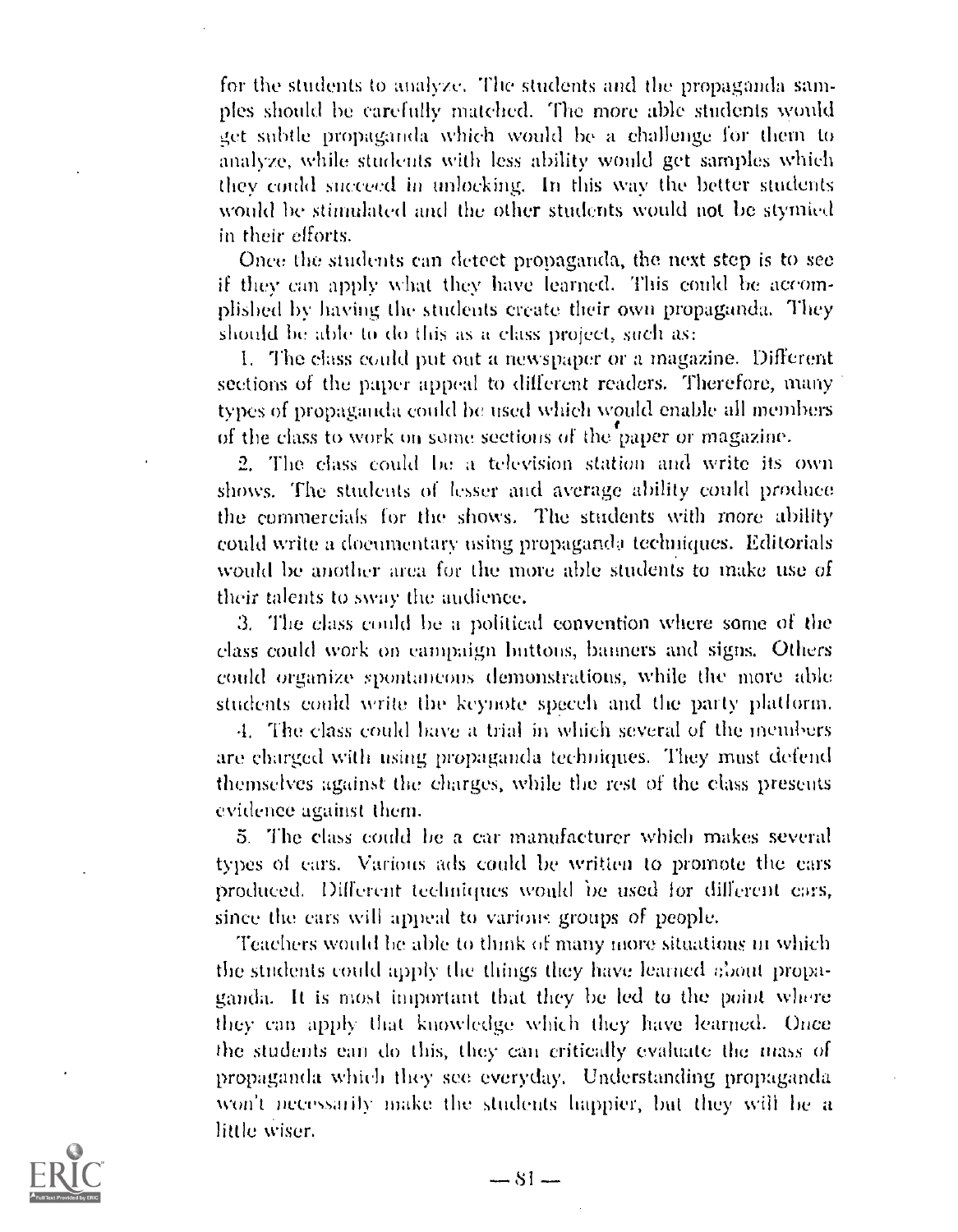# Be Quiet, I'm Reading!

Virginia Faye Brunner teaches reading, English, and science and serves as building reading coordinator for the sustained silent reading program at Horace Mann Junior . High School in Wichita.

### VIRGINIA FAYE BRUNNER

The Friday before any school vacation is usually one of near pandemonium and mild hysteria, especially the final period of the day. But at Horace Mann. unior High School in Wichita, this has not been the case. In fact, 30 minutes of that final period is held in almost complete silence. The program responsible for. this phenomenon is known as Sustained Silent Reading, or SSR for economy of expression.

Conceived by Lyman C. Hunt, Jr., of the University of Vermont in 1960, uninterrupted sustained silent reading had as its objective the development of each student's ability to read silently and without interruption for a relatively long period of time. Originally assigned the acronym USSR to gain attention, it quickly gained too much attention and the U was dropped. '( McCracken, 1971.)

# Development

Reading is a skill and like any other skill, practice and drill are necessary for the development of that skill. Sustained Silent Beading provides the student with the opportunity to practice this reading skill in the privacy of his own inind, without fear of mistakes or embarrassment over his reading difficulties. According to Mork (1972), it also affords him the privilege of reacting to any new concepts that might be presented as he reads.

#### Rationale

Horace Mann Junior High School is located in a low socioeconomic area near the core of Wichita. Multi-racial, the school has been naturally integrated for many years. Many of the students are bilingual, being of Mexican-American descent. As with other low-income area schools, Horace Mann students had reading difficulties. Therefore, academic success was necessarily limited. How<br> $-82 -$ 

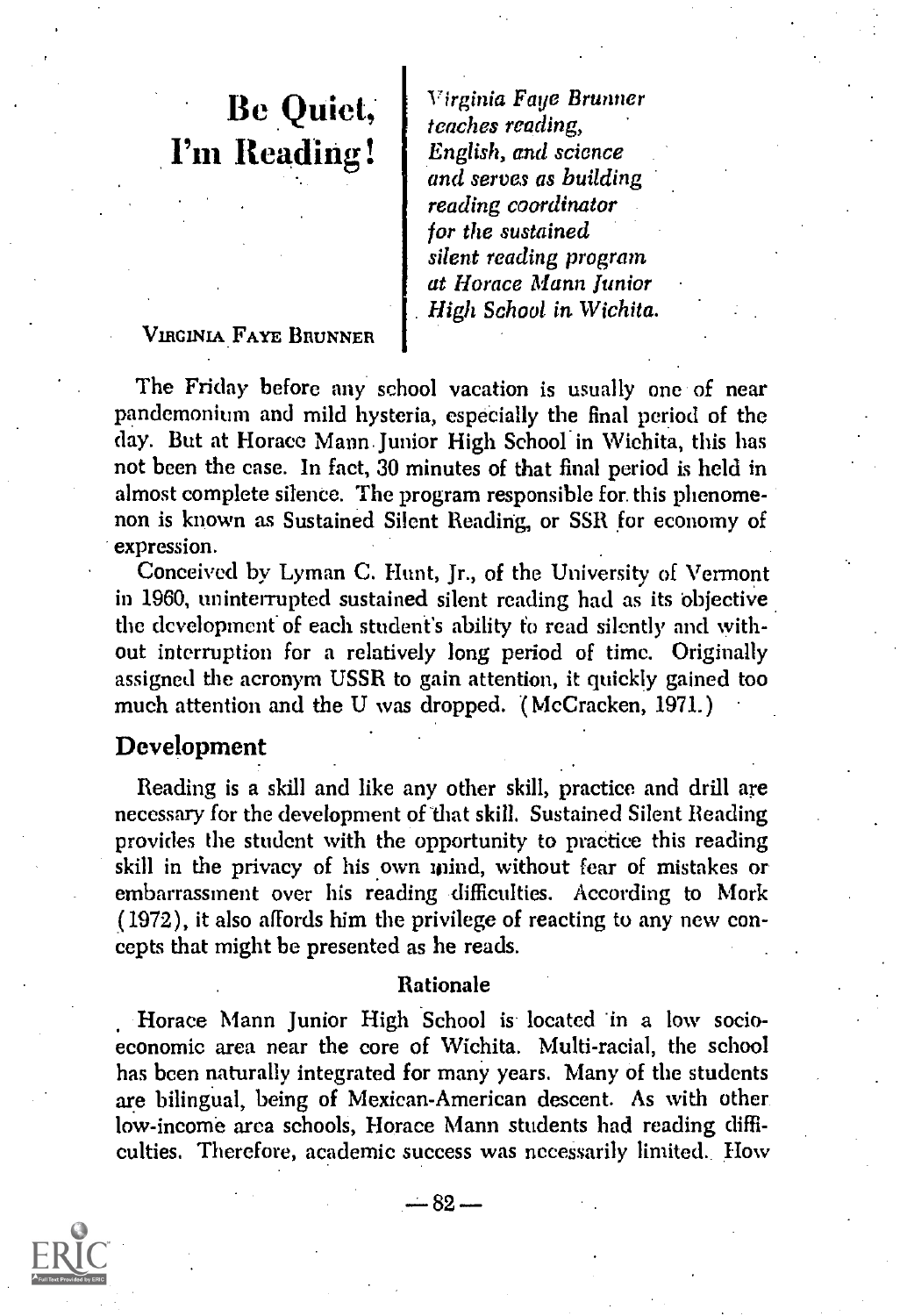serious these difficulties were was not known until a study made last spring indicated that the average reading level of the student body was sixth grade. With a degree of alarm the faculty was ready for suggestions in regard to elevating the reading levels of its school population. Suggestions included my appointment as the building reading coordinator with additional released time to function as resource person for the entire faculty. In addition, a staff seminar was offered to the faculty for three hours of graduate credit. The course, in teaching reading skills, placed emphasis on teaching both word-attack skills and comprehension skills in the various disciplines. The most revolutionary suggestion was to experiment with the Sustained Silent Heading program and incorporate it into the daily lesson plans of the faculty.

### Implementation

The original guidelines were followed as closely as possible. Only in a few instances were adjustments made necessary. The entire faculty agreed to the time and the guidelines when they were presented by the coordinator.

1. All students must read silently. Obviously some students were dilatory about selecting, materials but given the alternative of assigned reading, active participation usually came quickly.

2. All teachers and administrators must read silently. Seeing aduks read a book that they obviously enjoy was often a completely new experience for many students.

3. Each student is free to bring his own reading materials. Unfortunately, many of our students did not have access to reading materials in their homes. To help, our teachers cleaned their basements and garages, and begged from neighbors and relatives to gather maga/ins, classic and junior classic cootie books, paperback hooks. and any other type of reading materials in older to have an adequate supply of reading matter available in the classroom. 'I he studeut was required to have enough reading matter to keep him busy during the entire reading time, to avoid movement about the room which encourages visiting with neighbors.

 $4.$  In all possible instances a timer is used. This prevented the reluctant reader from becoming a clock-watcher. It also allowed the teacher to become engrossed in his own reading.

5. No reports, either written or oral, are required. Reading for pleasure and improved silent reading skills are the goals desired in Sustailied Silent Heading. Oben a uahtral flow of discussion would begut. The teacher often encouraged this by occasionally sharing an idea or a paragraph from his reading. New ideas introduced this way encouraged many lively discussions.

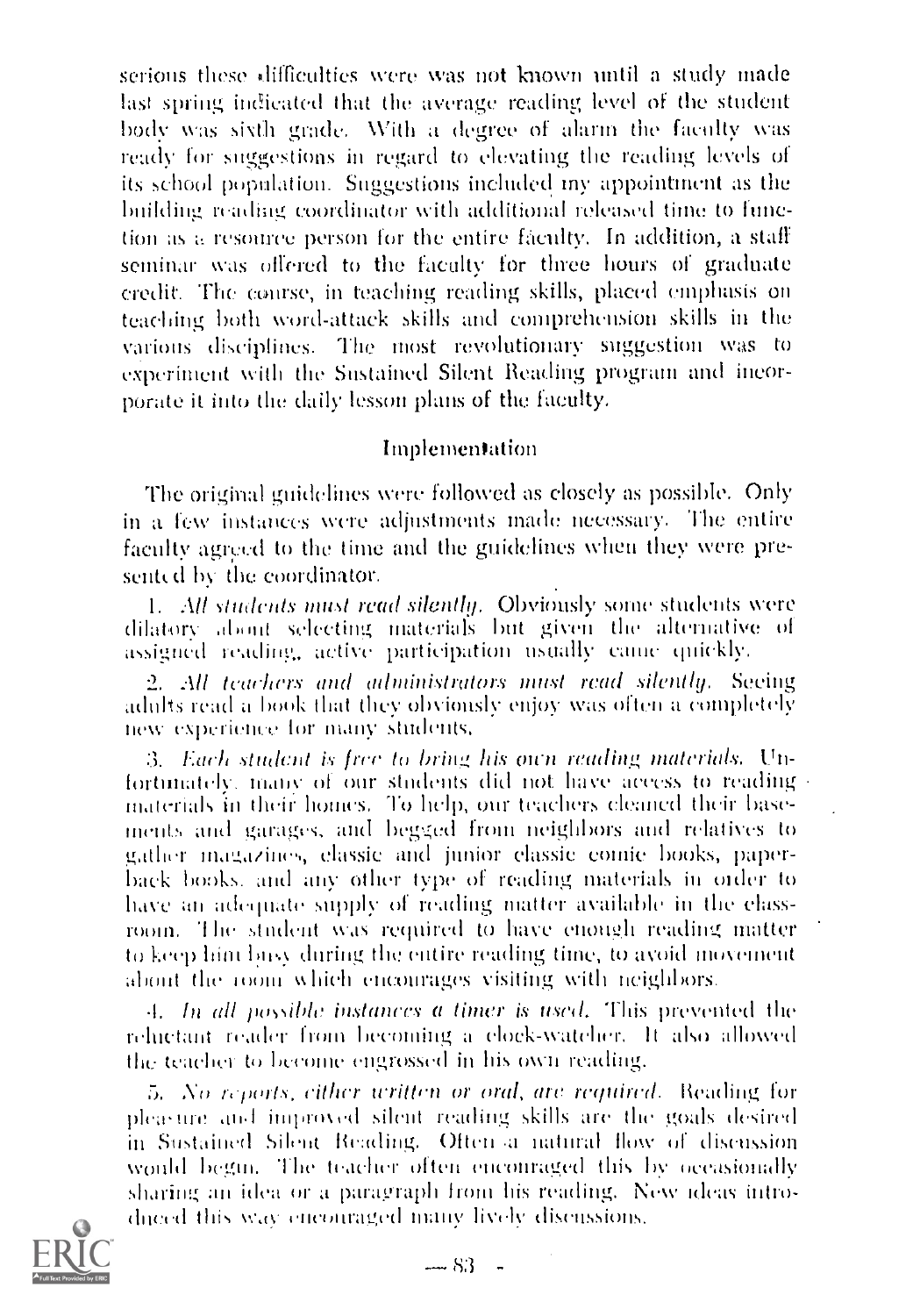With these guidelines in hand the faculty became immersed in Sustained Silent Reading at Horace Mann.

### . Scheduling

Reading times were scheduled for first hour on Monday, second hour on Tuesday, third hour on Wednesday, fifth hour on Thursday, and sixth hour on Friday. The fourth hour was eliminated because of the lunch schedule. With students moving through the halls throughout this hour, sustaining silence was impossible!

Enough time was allowed at the beginning of each reading period for the teacher to take care of the roll, to make announcements, and to allow the students to make their reading selections and get settled down at their desks. The teacher then announced the official starting time, set the timer, 'and began his own reading. The minimum reading time agreed to by the faculty for the program's initiation was ten minutes. Within six weeks the minimum had risen to thirty minutes with many classes reading as much as forty-five minutes. A few had increased their time to a full class period.

# Results

I now ask your indulgence as I slip into the role of an 'eyewitness reporter. Imagine, if you please, a girls' and a boys' physical education class properly separated by a ceiling-high partition. Normally you would be hearing the shouts of excitement and vocal. strains of physical exertion. .But on this particular day, both the boys and the girls are reading silently. Dressed in their gym clothes, stretched out on the floor, leaning against the wall, or curled up on bleachers, these students are demonstrating what every other student in the school is doing.at that particular time of that particular day, practicing their silent reading skills.

Walk by a shop class and see ninth-grade boys bending over a book or magazine. Watch the typing class pushed back from their typewriters, busily devouring the contents of their chosen reading materials. 'Check the math classes, the band class; the vocal music classes, and the art classes. All are participating. Peek in the library and watch the proctors reading, or walk past the office and see office aides and administrators stopping their work to enjoy the contents of the material in hand.

Allow me now to offer several vignettes of true experiences as % observed and reported since Horace Mann accepted SSR.<br> $-84-$ 

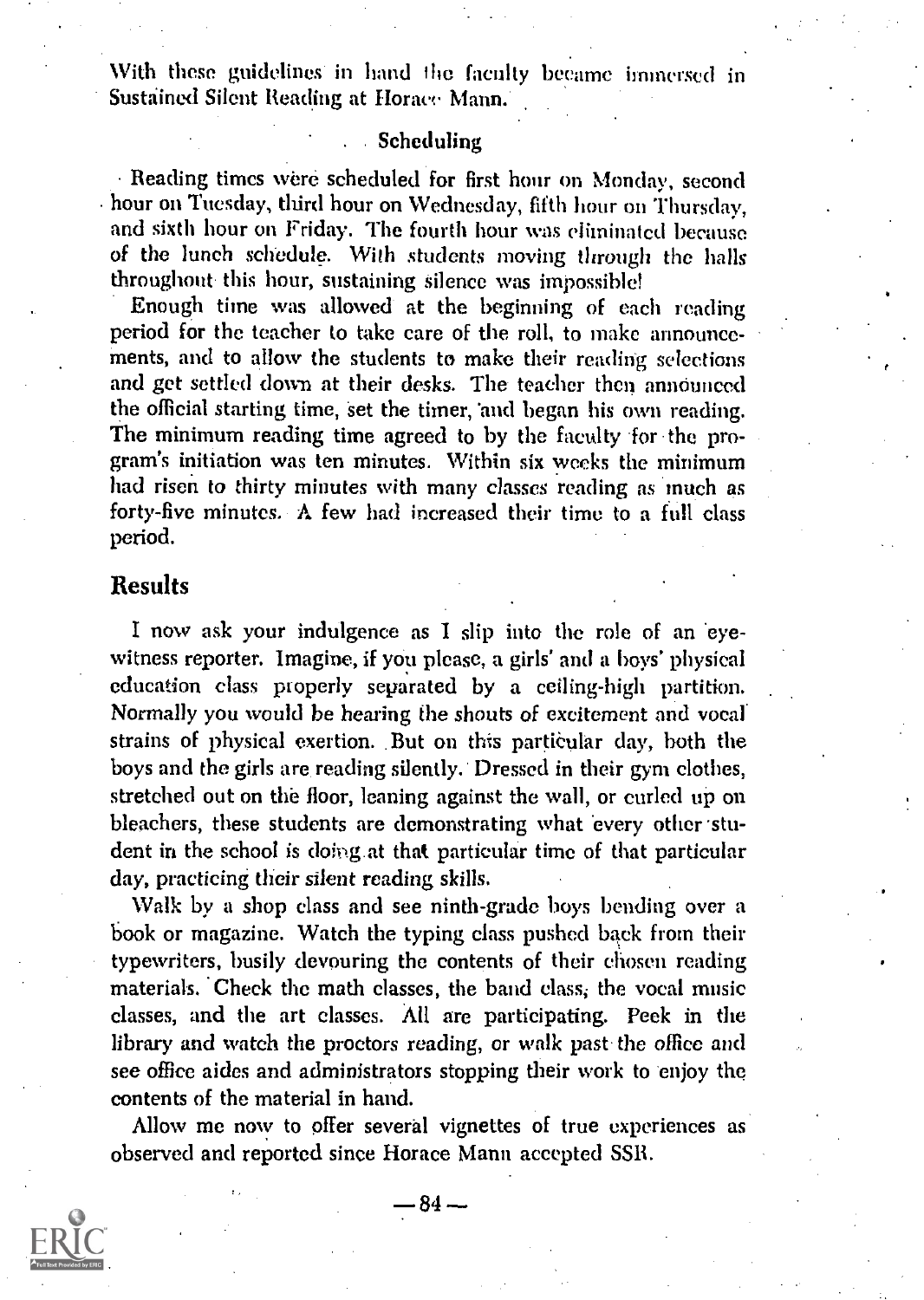° A local school official had visited Horace Mann twice in a relatively short period of time. The first time he was there the SSR program had not begun and the usual hustle and bustle of school with the heginning of that particular day's SSR period. His description: -The silence was eerie! Even the principal was reading?'

° A substitute teacher, new to the building, had threatened to take away a class's SSR period if it did nut get quiet. The class quickly settled down and she had no more discipline problems with it.

o The students at Itorace Mann are given the option of spending any time they have remaining in their lunch period in the gym.<br>They are permitted to play basketball, volleyball, ping-pong,<br>shuffleboard, or they may dance. If they choose not to go to the<br>gym, then they are allowed to go order to read. Several even take their books to the gym to read, and some carry them to a favorite comfortable spot outside.

o One of our English teachers sold 21 paperback books .during the month of September. In October her sales jumped to (3 books and have continued high throughout the year.

<sup>o</sup> A seventh-grade science teacher placed students' orders for paperback books for an amount totaling \$53.00 during the month of March. When these books are usually less than 75 cents, that order represented a large numbe

o Nfembers of the reading department have just completed the posttesting of several sections of seventh-grade English students who had spent part of the first nine weeks in developmental reading, in the reading laboratory. While tabulating the results, the reading instructors discovered that 97% of the students tested showed grade. level reading improvement of at least one grade, and many demon- strated two or three grades improvement.

Has the Sustained Silent Reading program been responsible for these improvements mid this new enthusiasm? Winton Crown, principal at Horace Mann, stated, "I feel there is a very definite impact on the reading skills of the students. I feel that SSR is entitled to the credit and praise it has received thus far."

#### Evaluation

The entire faculty at Horace Mann has cooperated with the coordinator and the SSR program. However, this cooperation has been offered with varying degrees of enthusiasm. Some instructors of less teadenrie subjects have needed the pressure of their peers and their students to keep them involved in SSR. These instructors  $-85-$ 

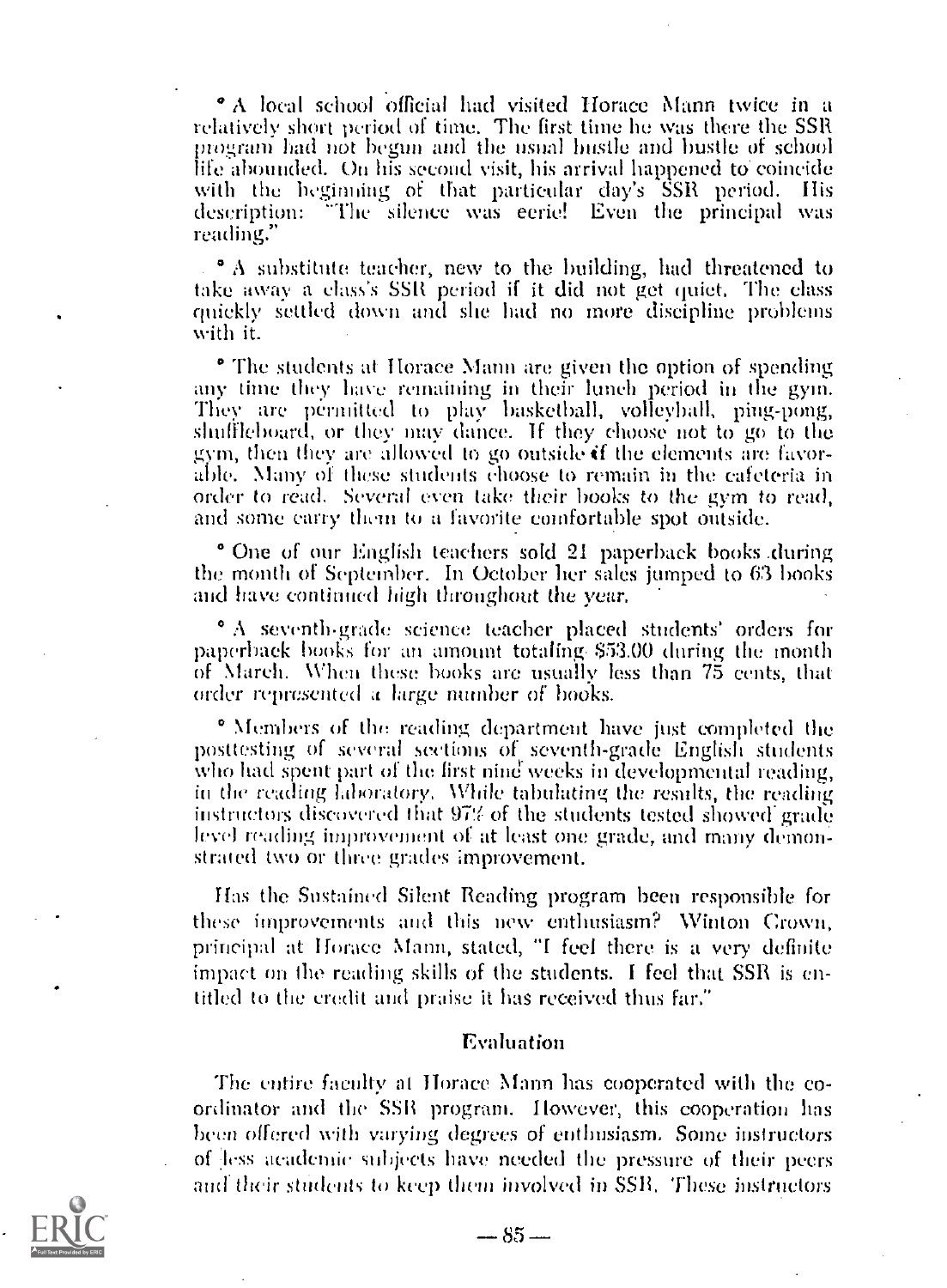were relucant to give their class lime to reading, which they felt was not an integral part of their disciplines. It has been my personal observation that for these instructors experience was certainly the best teacher. .

It would be unfair to suggest to you that all of the students were reading all of the time every day. But it is true that the few who are not reading on any certain day do respect the right of the others in the class to enjoy reading.

# **Conclusions**

The Sustained Silent Reading program will continue at Horace Mann the next academic year. With positive steps obviously being taken toward the goal of improving the reading level of our students, with the interest of other schools in the system turned toward our SSR program, and with the new awareness of the pleasures of reading now being born in our students, we must continue! Our staff strongly suspects that these few minutes of silence during the clay serve a dual purpose. First, the reading skills of these adolescents are receiving practice. Secondly, these same adolescents have a time to sit down and collect their thoughts. The emotional and physical development of these students produces an inner turmoil and struggle that necessitates an occasional time-out from the stresses of the day.

#### References

McCracken, R. A. Initiating sustained silent reading. *Journal of Reading,*<br>1971, 14, 521-524, 582-584.<br>Mork, T. A. Sustained silent reading in the classroom. *The Reading Teacher,* 

1972, 25, 438-441.

# Wichita to Host Fall Conference

The Seventh Annual Wichita Reading Conference is scheduled for October 13 at Wilbur junior High School in Wichita. The conference is cosponsored by the Wichita Council of IRA, the Curriculum Division of Wichita Public Schools, and Kansas Right-to-Read program.

More specific information will be disseminated as it is made available.



 $-86-$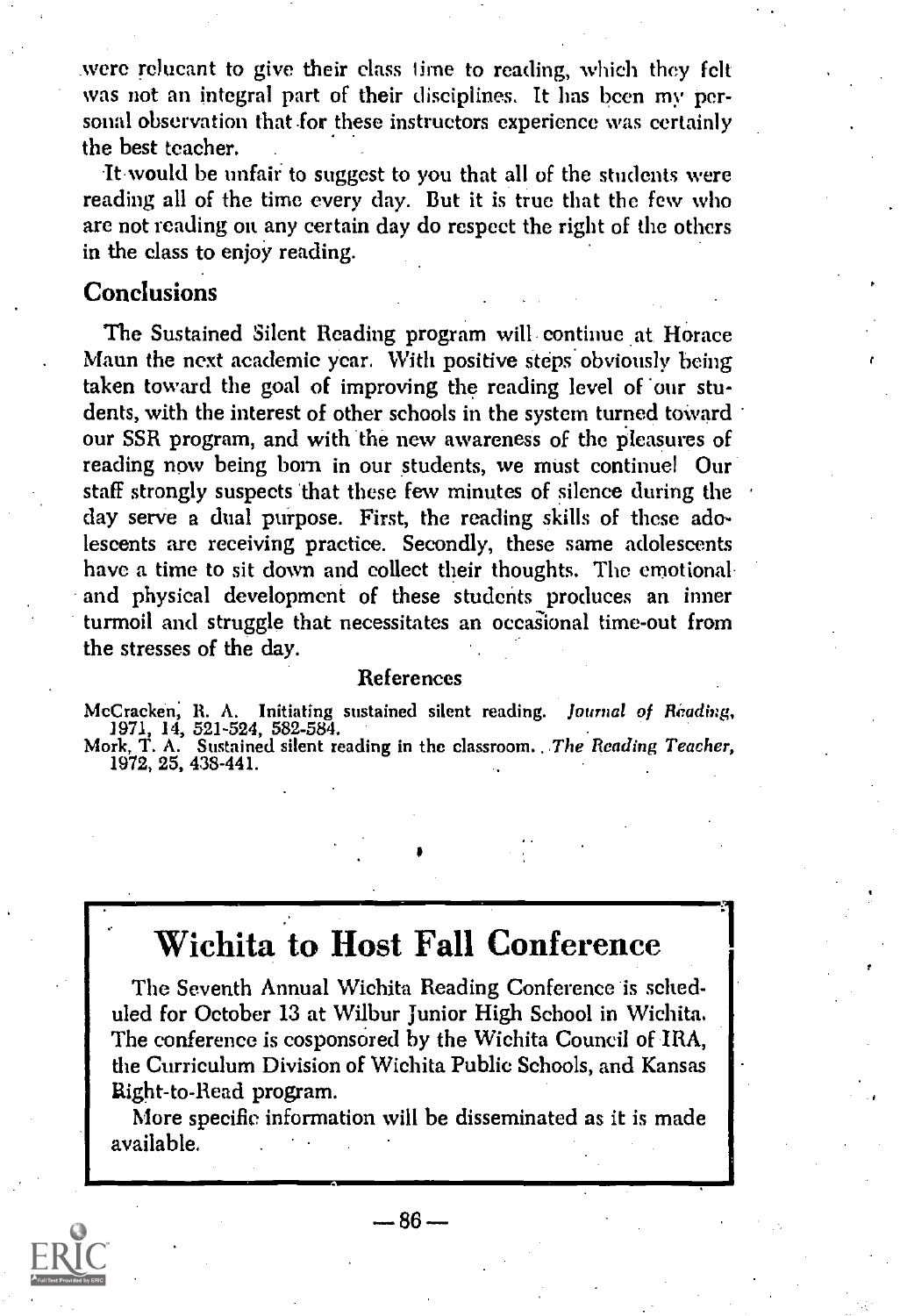Teaching Reading in the Content<br>Areas by Harold L. Herber, published<br>by Prentice-Hall, 1970.

Teaching students to learn. not by rote memorization of facts, but by acquiring knowledge of how to interpret the facts with which they are confronted is a central theme of Herber's book. Because of the information explosion, it is impossible to teach all the facts, and even if one could they might be outdated before a student had a chance to use them. Herber feels that most teachers teach the way they were taught in school, not the way they were taught to teach. He attempts to break down the practice of using old nicthods to attack new problems. An asumption made by many teachers teaching in content areas is that the student already has the necessary reading skills. His book is a guide for teachers in content areas who want to teach reading and study skills along with content. He gives practical asistance by providing study guides' materials with the chapters used in specific content areas. Reading and reasoning guides are provided for English, social studies, mathematics and science. Herber's book would seem to be a prac-- tical book for elementary and secondary teachers.

MOLLIE TREMAIN

 $-8.1$ 

Reading in the secondary classroom by R. C. Ankerman, published by Me-<br>Graw-Hill, Inc., 1972.

In the preface, Aukerman states that Reading in the secondary classroom is a book for the secondary teacher. The objective of the book is to improve learning in the content areas and as such is not concerned with remedial reading or teaching how to read. Aukerman's book chacentrates on the skills and refinements that are needed for the secondary school student to read successfully.

Information and methods helpful to classroom teachers can be found throughout the book. Aukerman shows methods to determine the reading levels of students which are invaluable when finding materials to match the reading ability of the students. He shows how texts are most often organized and the reading problems that can arise from some of the patterns of organization. Ways to find the readibility of texts are given.

The book fills a need for the classroom teacher who often is at a loss over the solutions to the problems presented by reading in his classroom. At times Aukerman seems repetitions, especially in the chapters on content areas; however, taken as a whole his book is a useful tool for the classroom teacher.

**BYRON MOATS** 

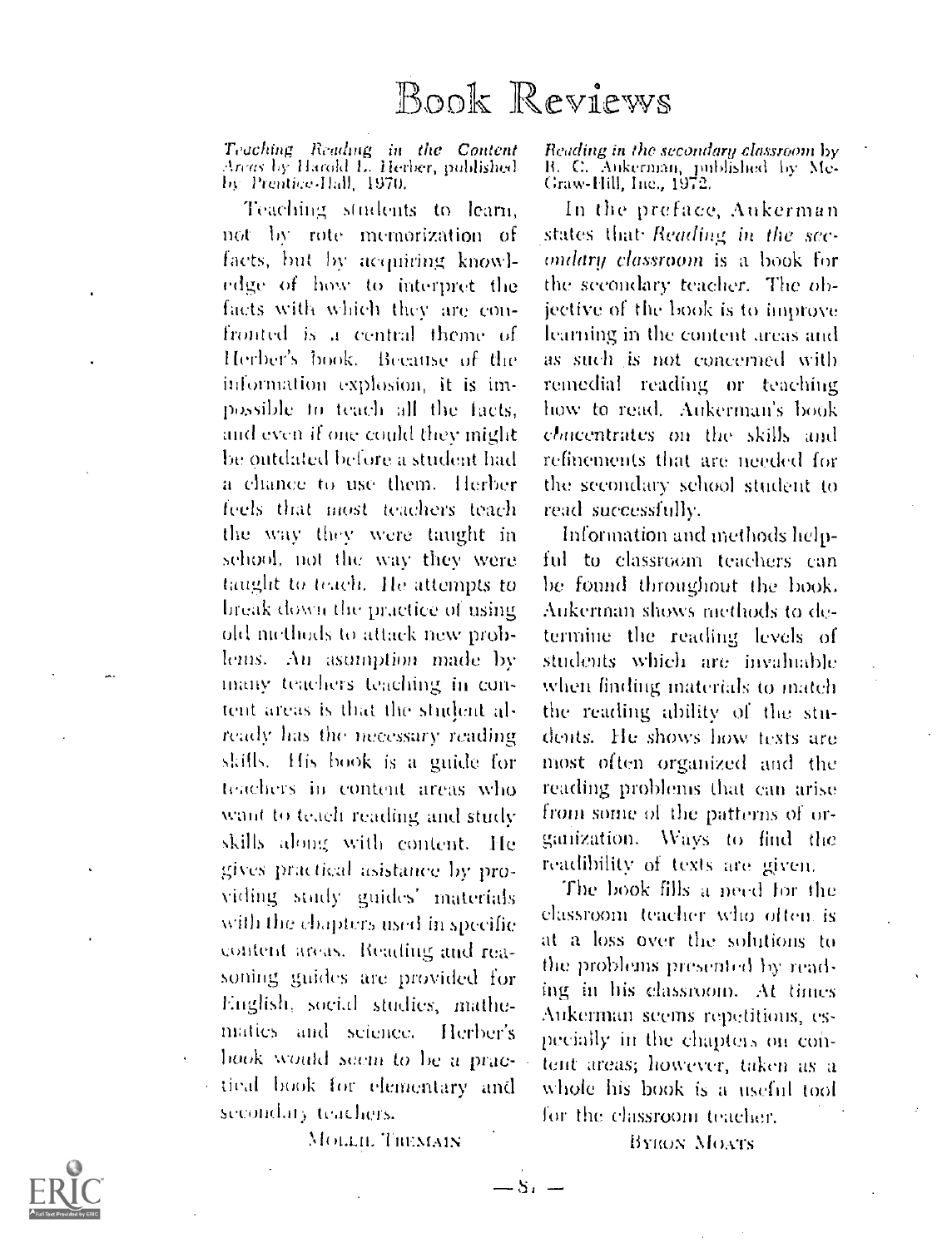Remedial Reading Material for Junior and Senior High School Students

Nancy Lynn Hall is a remedial English. teacher at Fort Scott Junior High School.

NANCY LYNN HALL

#### Editor's Note:

The author has compiled a list of materials teacher-tested in her classroom. They have been divided into two Major categories: (1) high interest-low vocabulary materials and (2) supplementary, enrichment, and skill building programs. Listings are alphabetically arranged by publisher in the first section; the interest levels as well as the reading levels are included for each type of material in both sections.

- I. High interest-low vocabulary books for junior and senior high students
	- A. Benefic Press

10300 W. Roosevelt Rd. Westchester, Ill. 60153 Reading level: 4-5, Interest Level: 4-9

1. Afro-American studies

a. Afro-American contributors to American life

b. The progress of the Afro-American

- 2. Basic concepts series
	- a. How maps and globes help us
	- b. How charts and drawings help us
	- c. How reference resources help us d. How money and credit help us
	-
	-
	- e. How people live in China<br>f. How people live in Canada
	-

g. How people live in India<br>h. How people live in Central America

- i. How people live in Africa
- j. How people live in Japan
- k. How people live in Brazil
- 1. How people live in Mexico
- m. How people live in Argentina and Chile
- n. How people live in Ancient Greece and Rome

 $88 -$ 

- o. How people live in the Middle Ages
- p. How people live in the USSR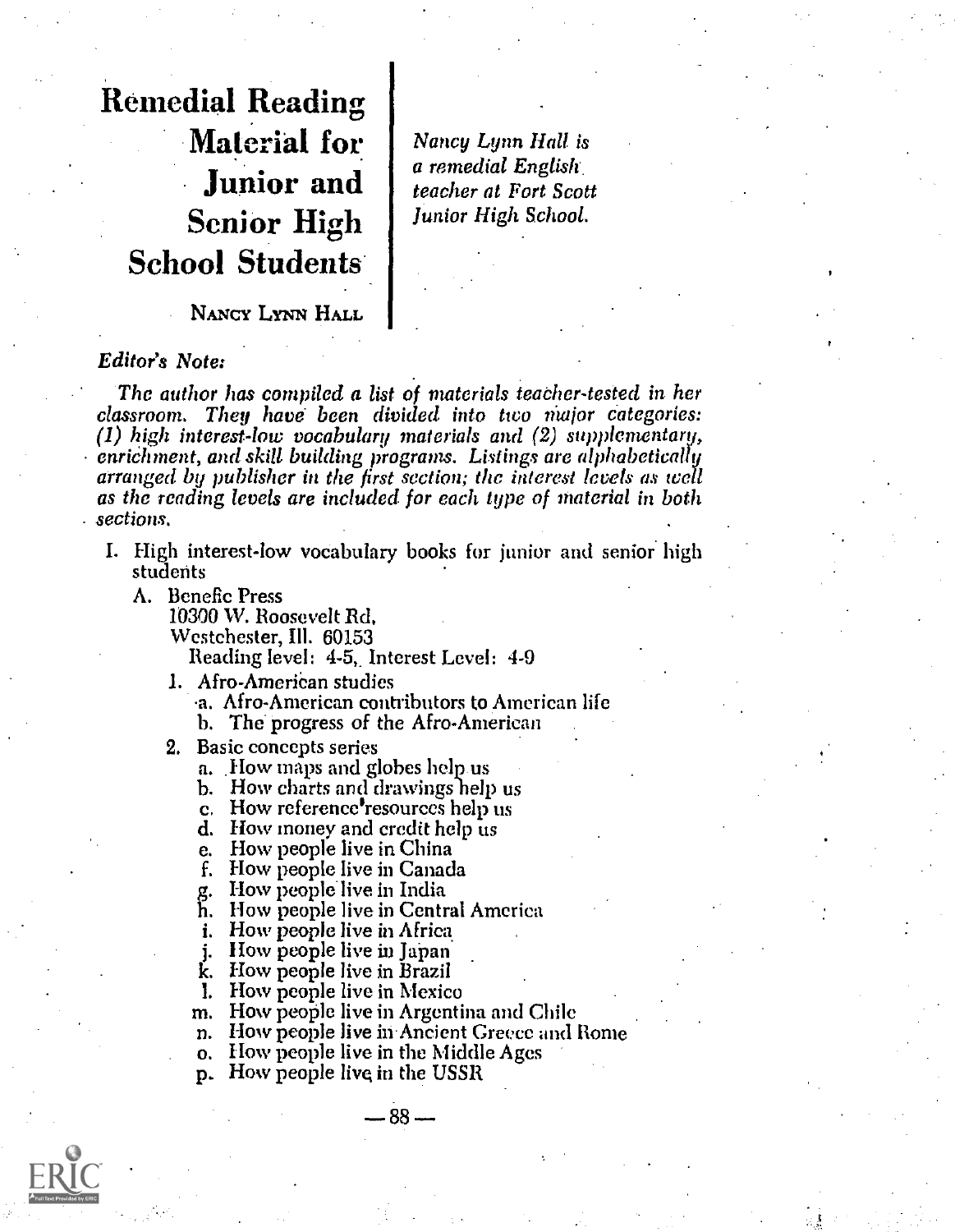q. How man began

r. How people live in the Middle East

s. How the new world was discovered

t. How the new world was discovered

u. How our government began

v. How documents preserve freedom

w. How school aids democracy

x. How the American economic system functions

3. Living things

 $\cdot$ 

Ň.

a. Plant structure

**b.** Plant functions

e. Insects

d. Fish

c. Birds

f. Amphibians and reptiles

g. Mannmals

h. The human body  $\;\bullet$ 

4. Earth and the universe

a. Air

b. Oceanography

c. Water

d. Rocks and minerals

e. Weather and climate

f. Our changing earth

g. Our solar system

h. Beyond the solar system

5. Matter and machines

a. Machines

b. Light

e. Electricity

d. Sound

e. Heat

f. Magnets and electromagnets

g. Rockets and satellites

h. Chemistry

6. Special series titles

a. Science through experiments

h. Science and the scientist

7. What is it series

a. What is air

b. What is an atom

c. What is a bee

d. What is a cell

e. What is a dinosaur

f. What is electricity

g. What is electronic communication

h. What is energy

i. What is gravity

What is heat į.



 $-1.9-$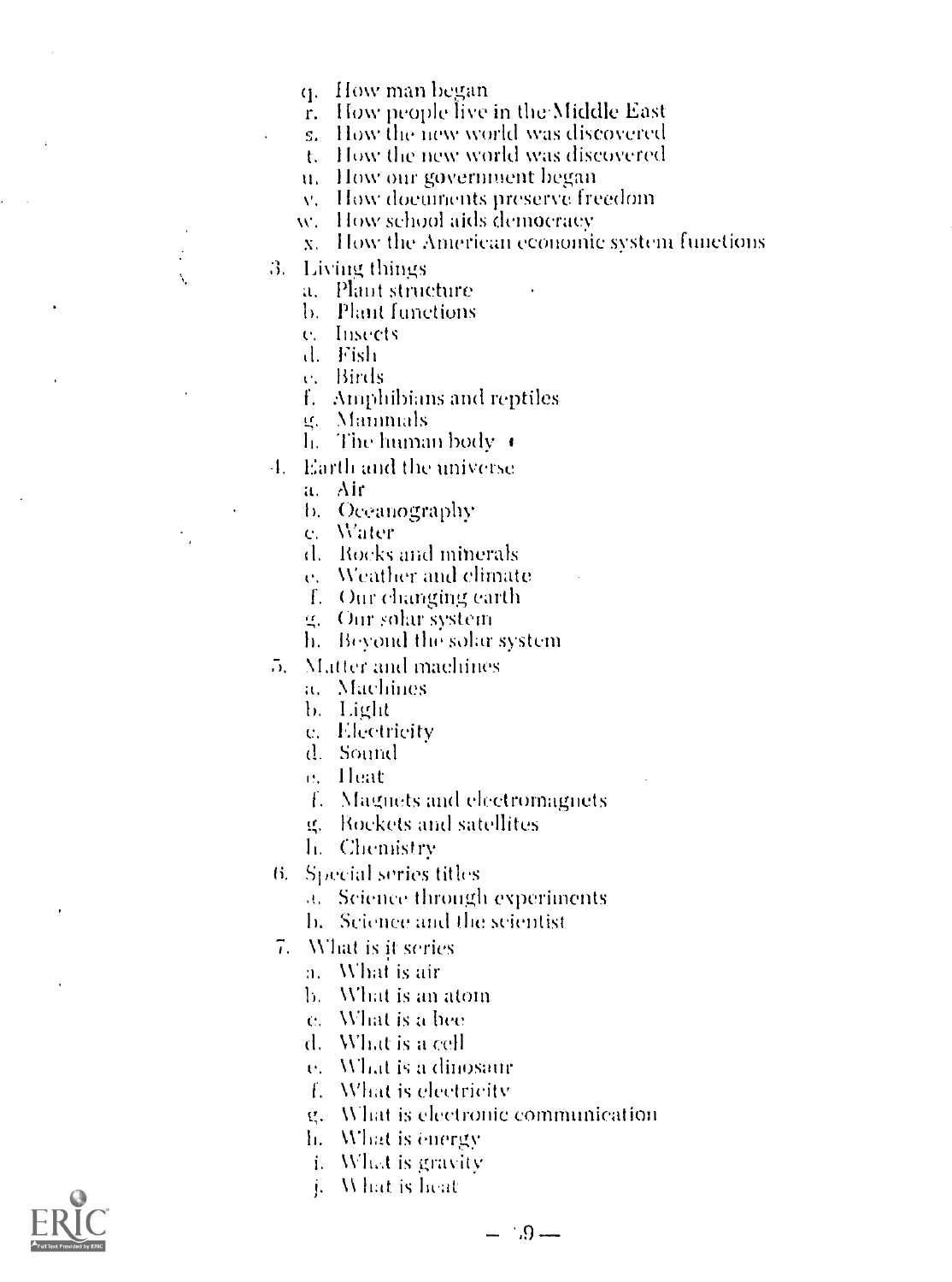- k. What is a human<br>1. What is an insect
- 1. What is an insect<br>m. What is a machin
- What is a machine.
- n. What is matter
- o. What is a reptile p. Whatis a rock
- 
- q. What is soil
- $\bar{r}$ . What is a solar system
- s. What is sound
- t. What is space<br>u. What is a star<br>v. What is water
- 
- What is water
- w. What is weather
- B. Doubleday & Co., Inc. School & Library Division Garden City, N.Y. 11530
	- Doubleday Signal Books Reading level: 4, Interest level: 7-12
	- 1. Adventure in Alaska
	-
	- 2. Adventure in deepmore cave 3. Arthur Ashe: tennis champion
	- 4. Austin of the Air Force
	- 5. Baseball bonus kid
	- 6. Baseball spark plug
	- 7. Big band
	- 8. Black soldier
	- 9. Blast-off
	- 10. Blood red belt
	- 11. Bonnie
	- 12. .Carol Heiss: Olympic queen 13. Cathy and Lisette
	-
	- 14. Civil was a sailor
	- 15. Climb to the top 16. Dance
	-
	- 17. Dinny and dreamdust 18. Dust track danger
	-
	- 19. Donna Devarona
	- 20. Double trouble
	- 21. Evans of the Army
	- 22. Fast ball pitcher
	- 23. Fear rides high
	- 24. First lady of India
	- 25. Fishing fleet boy
	- 26. Football fury
	- 27. Footlights for Jean
	- 28. Gang girl
	- 29. Ghosts of Lee House
	- 30. Jimmy Harris on stage
	- 31. 'Going, going, gone



- 90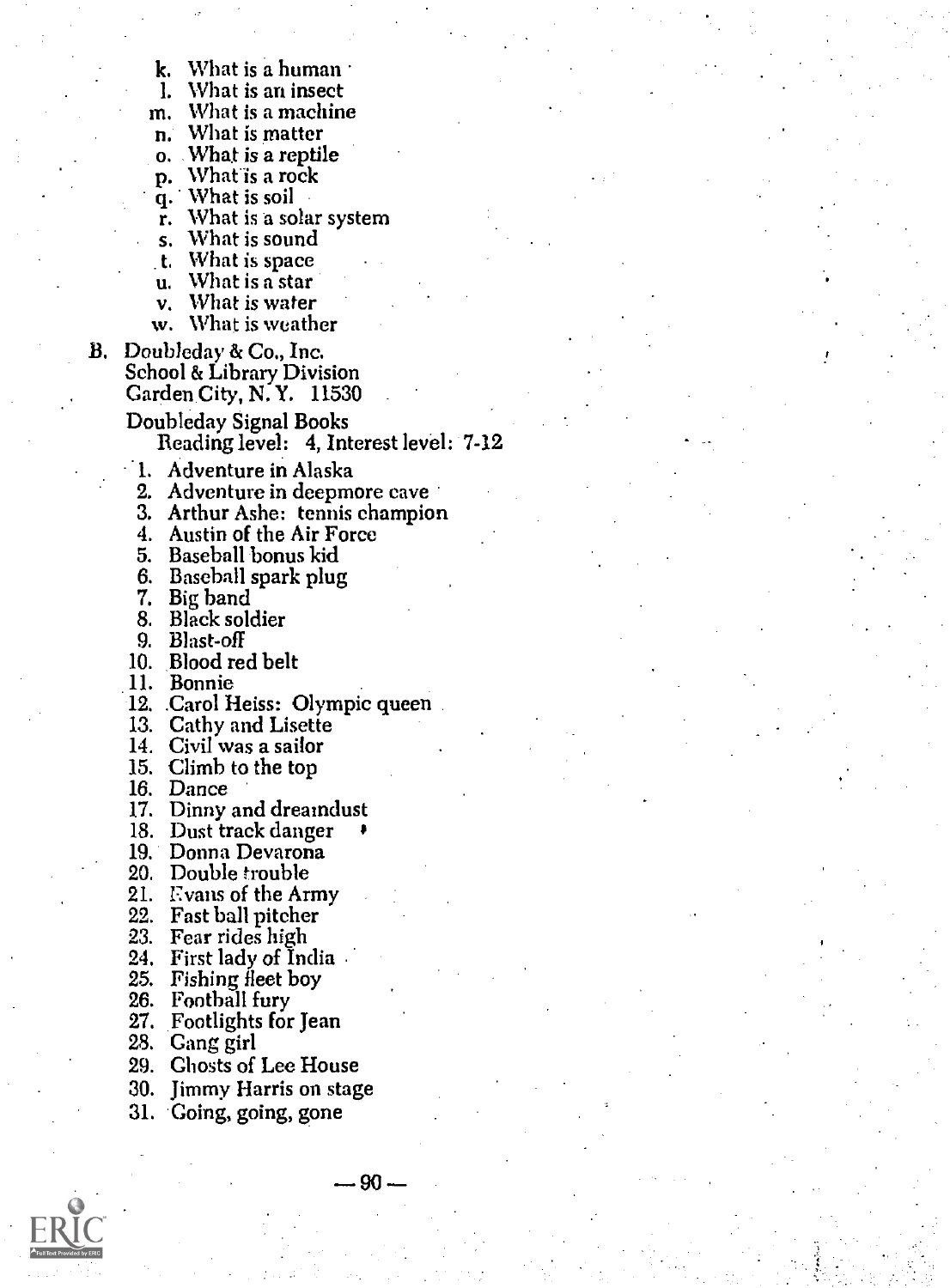32. Gracie

33. Green light for Sandy

34. High Packett, jumping center

35. Hot rod thunder

36. High school drop-out

37. Jack Wade, fighter for liberty

38. Jungle secret

39. Jady North, drum majorette

40. Kendall of the Coast Guard

41. Kid from Cuba

42. Lightning on ice

43. Long reach

44. Martin Luther King

45. Alystery at land's end

 $-6$ Mystery of blue star lødge

47. Mystery of the flooded mine

Mystery of hidden harbor  $48 -$ 

49. Mystery of the inside room

50. Mystery of the third-hand shop

51. Nancy Kimball, mirse's aide

52 - Nat Dunlap: junior "medic"

53. – North Pole

51. Nurse in training

55 Pete Cass: scrambler

56. Pouv of the Sioux

57. Pro-foothall rookie

58. Queen of England

59. Boar of engines

60. Rodeo roundup

61. Runaway teen

62. Seanlon of the sub-service

63. Sea treasure

64. Second vear mirse

65. Shy girl

66. Ski patrol

67. Summer to remember

68. Three cheers for Polly

69 Three who dared

70. Tommy Davis story

71. - Trapped in space

72. Trouble at Mercy Hospital

73 - TV dancer

74. I was a Black Panther

75. Loner

76. Mighty hard road

77. Serving in the Peace Corps

78. – Shirley Chisholm

79. Truth about drugs



Ą,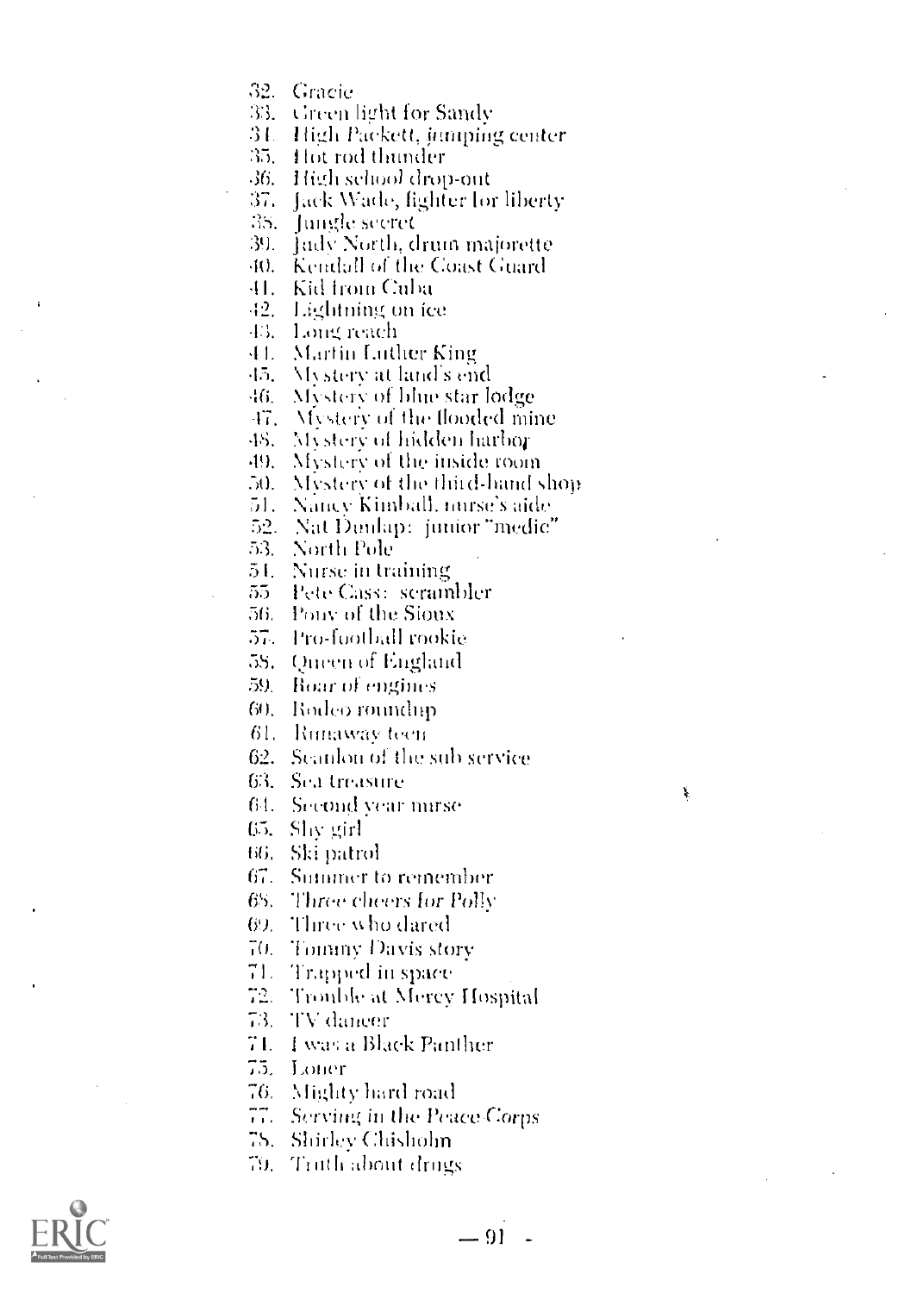C. .Fearon Publishers Lear Siegler, Inc. Educational Division 6 Davis Drive Belmont, Cal. 94002

# Interest level-Grades 7-10

|                                                        | Reading |
|--------------------------------------------------------|---------|
| 1. Pacemaker fiction                                   | level   |
| a. The five on the first floor                         | 2.0     |
| b. The clubhouse mystery                               | 2.1     |
| c. Catch Tom Rudd.                                     | $-2.2$  |
| d. The haunted house                                   | 2.2     |
| e. Over the rickety fence                              | 2.2     |
| f. The man without a memory                            | 2.3     |
| g. Treasure in the ruins                               | 2.2     |
| h. A bomb in the submarine                             | 2.3     |
| A gun from nowhere<br>i.                               | 2.3     |
| j. Adventure in the snow                               | 2.4     |
| k. Ride on a rainy afternoon                           | 2.4     |
| 1. Mystery at camp sunshine                            | 2.6     |
| m. Uncle Bill comes home                               | 2.2     |
| n. The strange artist                                  | 2.0     |
| o. Island adventure                                    | 2.2     |
| p. Trail to adventure                                  | 2.2     |
| q. Mystery cottage                                     | 2.2     |
| r. Around the town                                     | 2.1     |
| s. By the sea; three short stories                     | 2.0     |
| t. Around home; three short stories                    | 1.9     |
| u. Devil rock                                          | 2.1     |
| v. Night adventure                                     | 1.9     |
| w. Robbery at Blairs                                   | 2.1     |
| Trouble on the farm<br>x.                              | 2.0     |
| 2.<br>Vocational and instructional                     |         |
| a. Eddie in school                                     | $2.2\,$ |
| b. Getting a job                                       | 3.6     |
| c. Jerry works in a service station                    | 2.2     |
| d. Measure up                                          | 2.7     |
| e. Money makes sense                                   | 2.8     |
| f. Planning meals and shopping                         | 2.5     |
| Plans for living: your guide to health<br>g.           |         |
| and safety                                             | 2.8     |
| h. Time and telling time                               | 2.9     |
| To be a good American (4 text workbooks) 3.3-3.9<br>i. |         |
| <i>i.</i> Using dollars and sense                      | 3.6     |
|                                                        | 2.3     |
| k. You and your world                                  |         |
| 3. Pacemaker classics                                  |         |

a. The jungle book

. b. The last of the Mohicans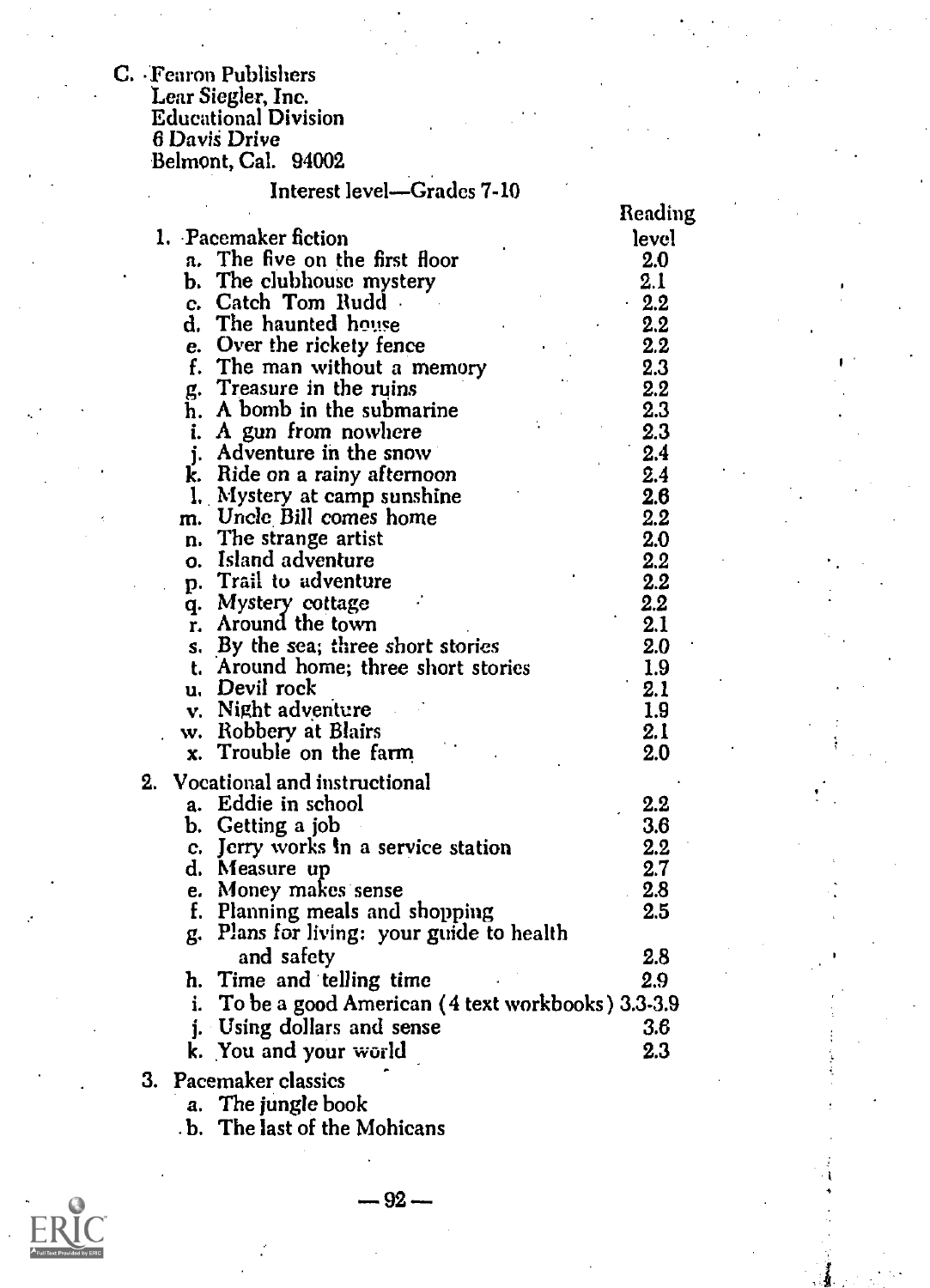| The moonstone<br>c.<br>d. – Robinson, Crusøe<br>Treasurer Island<br>e.<br>f.<br>Two years before the mast<br>4. Pacemaker/adventures in space<br>Reading level==2.5-3.5<br>a. Moondlight-3 books<br>b. – Journey to Mars—3 books             |           | 2.8<br>2.5<br>2,5        |
|----------------------------------------------------------------------------------------------------------------------------------------------------------------------------------------------------------------------------------------------|-----------|--------------------------|
| Red planet—3 books<br>$\mathbf{c}$ .<br>Pacemaker/true adventures<br>5.<br>a. Tales of animals<br>Tales of escape<br>b. Tales $\alpha$ s.<br><b>e.</b> Tales of flying<br>d. Tales of shipwreck<br>Ð<br>Field Educational Publications, Inc. |           | 2.3<br>2.3<br>2.0<br>2.5 |
| 609 Mission St.<br>San Francisco, Cal.<br>91105                                                                                                                                                                                              | Reading   | Interest                 |
| The kalcidoscope readers<br>Ι.                                                                                                                                                                                                               | level     | level                    |
| a. Two blades of grass                                                                                                                                                                                                                       | 3         | 7-12                     |
| b. Three o'clock courage                                                                                                                                                                                                                     | 4         | $7 - 12$                 |
| c. Tour corners of the sky                                                                                                                                                                                                                   | 5         | $7 - 12$                 |
| d. Five words long                                                                                                                                                                                                                           | 6         | 7-12                     |
| e. Six impossible things                                                                                                                                                                                                                     | $\vec{i}$ | 7-12                     |
| f. Seven is a handy figure                                                                                                                                                                                                                   | 8         | $7 - 12$                 |
| g. The eighth day of the week                                                                                                                                                                                                                | 9         | 7-12                     |
| h. Placement inventory                                                                                                                                                                                                                       | 9         | 7-12                     |
|                                                                                                                                                                                                                                              |           |                          |
| The checkered flag series<br>2.                                                                                                                                                                                                              |           |                          |
| a. Wheels                                                                                                                                                                                                                                    | 2.4       | 6-12                     |
| b. Riddler                                                                                                                                                                                                                                   | 2.5       | $6-12$                   |
| e. Bearcat                                                                                                                                                                                                                                   | 25        | 642                      |
| d. Smashup                                                                                                                                                                                                                                   | 2.6       | $6 - 12$                 |
| e. Seramble                                                                                                                                                                                                                                  | 3.0       | $6 - 12$                 |
| 4. Flea                                                                                                                                                                                                                                      | 3.5       | 6-12                     |
| g. Grand Prix                                                                                                                                                                                                                                | -1.0      | 6-12                     |
| $\mathbf{h}$ , 500                                                                                                                                                                                                                           | -1.5      | 6 12                     |
|                                                                                                                                                                                                                                              |           |                          |
| 3.<br><b>Happenings</b>                                                                                                                                                                                                                      |           |                          |
| a. Chili peppers                                                                                                                                                                                                                             | 4.2       | $7 - 12$                 |
| b. Pancho Villa rebels                                                                                                                                                                                                                       | 4.2       | 7-12                     |
| e. Rat trap                                                                                                                                                                                                                                  | 4.3       | $7 - 12$                 |
| d. Joker's wild                                                                                                                                                                                                                              | 4.6       | 7-12                     |
| The morgan bay inysteries<br>4.                                                                                                                                                                                                              |           |                          |
| a. The mystery of morgan castle                                                                                                                                                                                                              | 2.3       | 4-10                     |
| b. The mystery of the marble                                                                                                                                                                                                                 |           |                          |
| angel                                                                                                                                                                                                                                        | 2.6       | -1-10                    |
| e. The inystery of the missing                                                                                                                                                                                                               |           |                          |
| marlin                                                                                                                                                                                                                                       | 3.5       | -1-10                    |
|                                                                                                                                                                                                                                              |           |                          |
| d. The mystery of the midnight                                                                                                                                                                                                               | 3.2       | 4-10                     |
| visitor                                                                                                                                                                                                                                      |           |                          |

 $\ddot{\phantom{0}}$ 



J.

 $\overline{1}$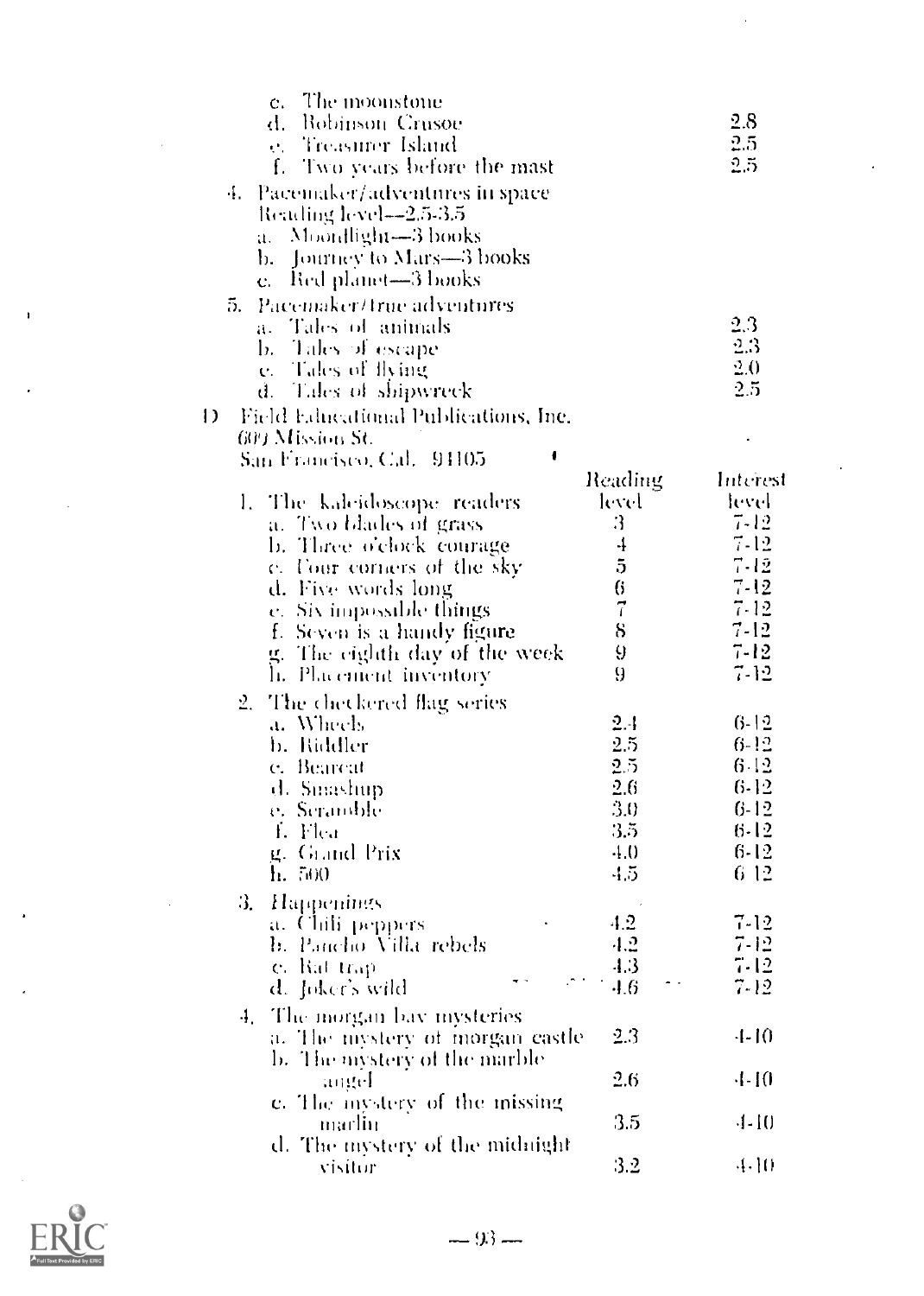|    | e. The mystery of the musical<br>ghost             | 3.5              | 4-10           |
|----|----------------------------------------------------|------------------|----------------|
|    | f. The mystery of the marauder's                   |                  |                |
|    | gold .                                             | 3.9              | 4-10           |
|    | g. The mystery of the myrmidon's                   | 4.1              | $-4-10$        |
|    | journey<br>5.<br>The wildlife adventure series     |                  |                |
|    | a. Gatie the alligator.                            | 2.6              | $3-8$          |
|    | b. Sleeky the otter                                | $\cdot 2.8$      | $3 - 8$        |
|    | c. Kipper the dolphin                              | 3.0              | $3-8$          |
|    | d. Tawny the mountain lion                         | 3.2              | $3-8$          |
|    | e. Bounder the jackrabbit<br>f. Thor the moose     | 3.5<br>3,6       | $3-8$<br>$3-8$ |
|    | g. Ruff the wolf                                   | 3.7              | $3 - 8$        |
|    | h. Arctos the grizzly                              | 4.4              | 3-8            |
|    | The deep-sea adventure series<br>6.                |                  |                |
|    | a. The sea hunt                                    | 1.8 <sub>1</sub> | 3-10           |
|    | b. Treasure under the sea                          | 2.1              | $3-10$         |
|    | c. Submarine rescue                                | 2.4              | $3-10$         |
|    | d. The pearl divers<br>e. Frogmen in action        | 2.8<br>3.1       | 3-10<br>$3-10$ |
|    | f. Danger below                                    | 4.4              | $3-10$         |
|    | g. Whale hunt                                      | 4.7              | $3-10$         |
|    | h. Rocket divers                                   | 4.0              | $.3 - 10$      |
|    | 7. The Americans all series                        |                  |                |
|    | a. Chumash boy                                     | 4.4              | $3-8$          |
|    | b. The magic door<br>c. China boy                  | 4.4<br>4.4       | $3-8$<br>$3-8$ |
|    | d. Stranger at cherry hill                         | 4.4              | $3-8$          |
|    | e. Vikings of the plow                             | 4.4              | $3-8$          |
|    | f. Road for Rudi                                   | 4.4              | 3-8            |
|    | g. King's son                                      | 4.4              | 3-8            |
|    | h. Island boy                                      | 4.4              | $3-8$          |
| Е. | Henry Z. Walch, Inc.<br>19 Union Square West       |                  |                |
|    | New York, N.Y.                                     |                  |                |
|    | High interest-low vocabulary Walch books for older |                  |                |
|    | slow readers.—grades 4-8.                          |                  |                |
|    | 1. Fiction                                         |                  |                |
|    | a. Bats and balls                                  |                  |                |
|    | b. The day the spaceship landed                    |                  |                |
|    | c. Guards for Matt<br>d. Mystery guest at left end |                  |                |
|    | e. The perfect pitch                               |                  |                |
|    | f. Quarterback's aim                               |                  |                |
|    | g. Rough ice                                       |                  |                |
|    | h. Shot-put challenge                              |                  |                |
|    | i. Shrimp's soccer goal                            |                  |                |
|    | j. The spaceship returns                           |                  |                |
|    | k. The trouble with Francis                        |                  |                |
|    | 94.                                                |                  |                |
|    |                                                    |                  |                |

 $ER<sub>full</sub>$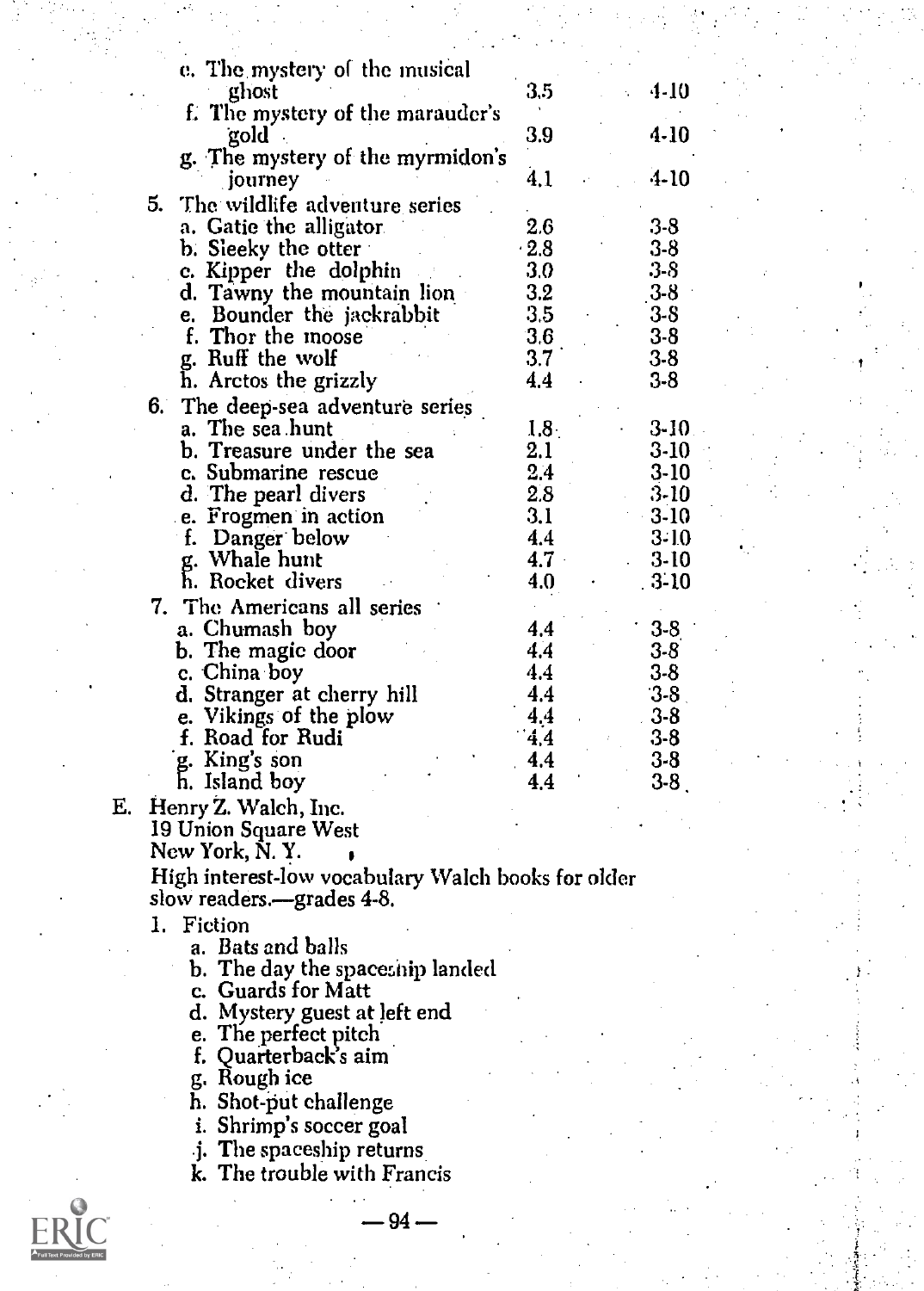- L Look at cars
- m. Look at guns
- n. Look at the Army
- 2. Non-fiction
	- a. Blue and white abroad
	- b. Championship trail

c. Earl the pearl

d. The gasoline buggy of the Duryea brothers

e. Grand Prix at the glen

f. Joe Namath, superstar

g. Let's go, Yaz

- h. The remarkable ride of the Abernathy boys
- *i.* Road race round the world
- j. Road racing

k. Sports cars

- 1. The steam cars of the Stanley twins
- m. Stock car racing
- n. Thirty-one and six
- II. Supplementary, enrichment, and skill-building programs and materials.
	- A. Breakthrough!

Four paperback books for upper-grade students who have failed with basic reading programs.

Allyn & Bacon

Rockleigh, New Jersey 07647

**B.** Singer Programs

- 1. The Singer/Random House literature series
- 2. The Bancom House reading program
- 3. Reading (3) Lacers

4. Weston

Sunger

ork 10022

 $C.$  *Project* 

To increase the single abilities of students, grades K-12. Project wad & mones textbooks, tests, and other teaching; preservice and inservice training programs: parent-com munity involvement programs. Based on M, W, Sullivan's extensive study of reading problems.

Behavioral Research Laboratories

866 United Nations Plaza

New York, New York 10017

D. Dolch four-step reading program

57 books graded in reading difficulty. Reading level 1-4, interest level 1-8. For supplementary and recreational reading.

Garrad Publishing Co.

1607 North Market Street

Champaign, Illinois 61820

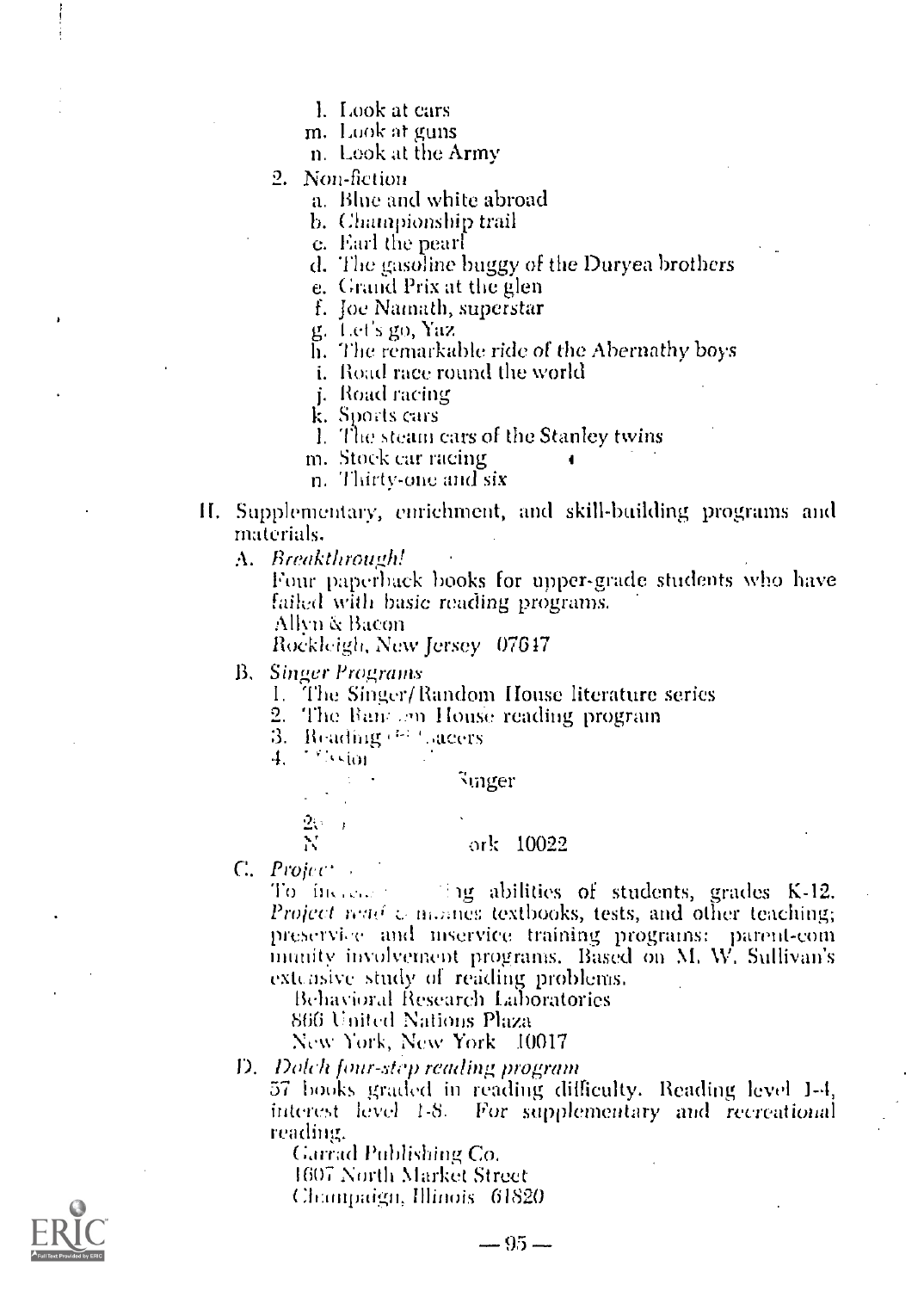E. American adventure series

22 stories about American heroes for reluctant readers, interest through high school, especially boys.

Harper & Row; Publishers

. 49 E. 33rd Street

New York, New York 10016

- F. Be a better reader series Prentice-Hall, Inc. Englewood Cliffs, New Jersey 07632
- G. Open highways program

For slow-starting students, grades 1-8, who need a special approach. Allows each student to move at his oWn pace. Includes workbook and resource material.

Scott, Foresman & Co.

Glenview, Illinois 60025

H. Bowmar reading incentive program

Filmstrips, books, records. A mature style with controlled vocabulary starting at third-grade level. Some titles: Horses, Dune buggies, Custom cars, Motorcycles, Drag racing..

Bowmar

622 Rodier Drive

Glendale, California 91201

I. Beading for concepts

High interest stories to help reluctant readers increase comprehension skills, particularly drawing conclusion and making inferences.

Webster Division

McGraw. Hill Book Company

Manchester Road

Manchester, Missouri 63011

Scope Skills J.

Exercise books to introduce skills to underachievers. 4-6 grade reading level, senior high interest level.

Trackdown—language skills

"Wide World—reading skills

Dimensions—reading skills

Spotlight—reading skills

Sprint-speed reading skills

Across and down--word skills

Word puzzles and mysteries—word skills

Count down—study skills

Jobs in your future—job skills

Scholastic Book Services

904 Sylvan Avenue

Englewood Cliffs, New Jersey 07632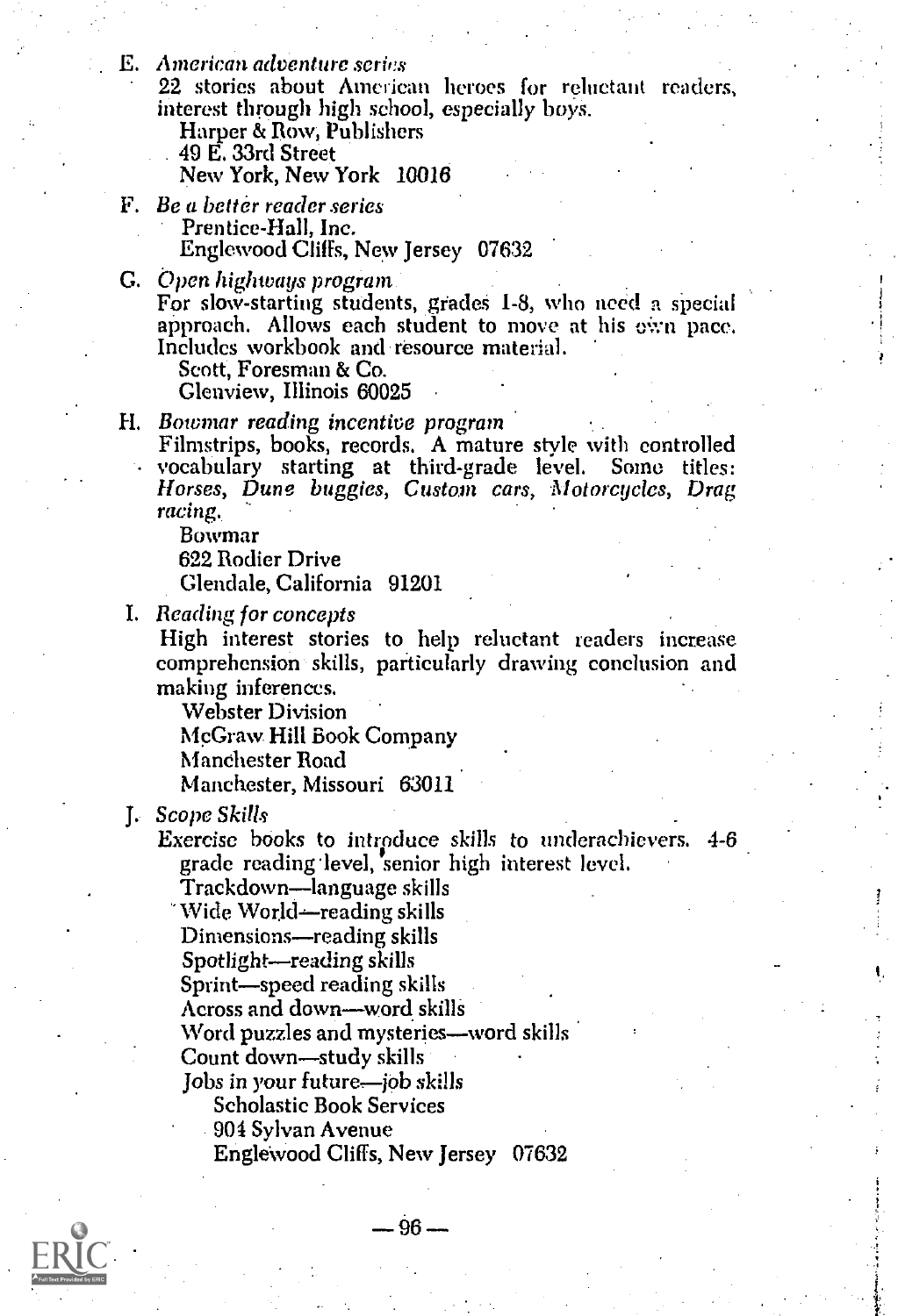- K. Webster classroom reading clinic A comprehensive kit to correct reading difficulties, 4-9. A variety of remedial materials for independent use or with teacher help. Webster Division McCraw hill Book Company Manchester Road Manchester, Missouri 63011
- L. Building reading power Programmed course for low reading ability students, about fifth grade level. Charles E. Merrill Publishing Company
	-
- M. Reader's Digest reading skill builders
	- 1. Intermediate program, levels 2-6: 51 books
	- 2. Advanced program, levels  $4-10:46$  books
	- 3. Individual audio lessons—cassettes, reel-to-reel, 12" L. P. Record
		- a. A Nfan, a cave, and a dream/Wendell
		- b. I bailed out/America thanks you
	- 4. Practice pads-intermediate and advanced Reader's Digest Services, Inc. Educational Division Pleasantville, N. Y. 10570
- N. Action

Comprehensive reading program for secondary students reading below fourth-grade level.

Scholastic Book Services 90-I Sylvan Avenue Englewood Cliffs, New Jersey 07632

0. Vocabulab II

Science Research Associates 259 East Eric Street Chicago, Illinois 60611

#### P. Reading attainment system

Reading laboratory for junior high and high school students reading at 3.0 to 4.5 level. The material was especially developed to appeal to student interest.

Grolier Educational Corporation 845 'Filial Avenue New York, New York 10022

Reading success series Q.

Basic skills books prepared especially for problem readers age 10-16. Include high interest topics such as swimming, folk singing, baseball.

American Education Publications Education Center Columbus, Ohio 43216